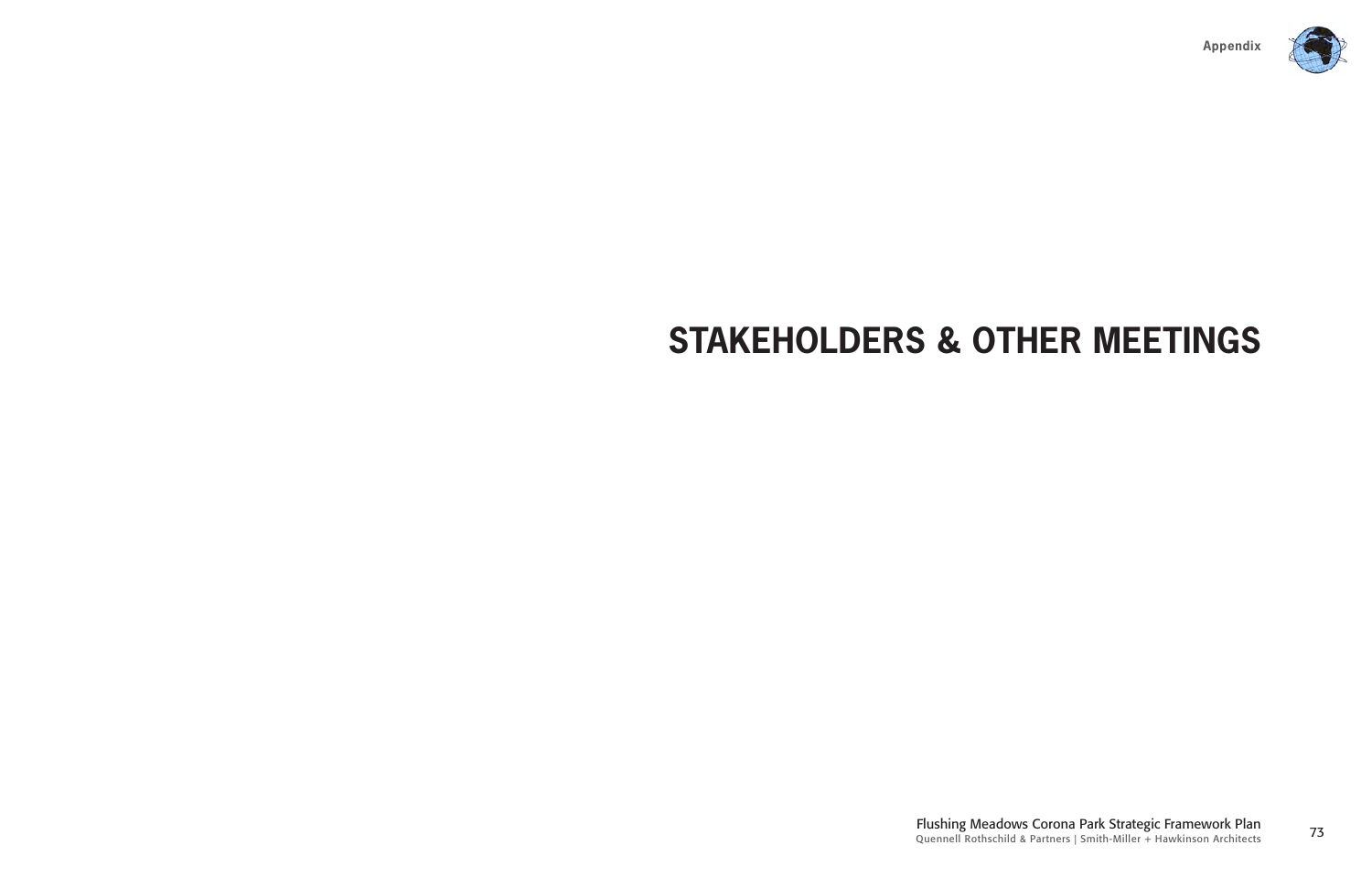approx. 1500-2000 people per day

- Access to Shea across Roosevelt Ave on Game days is problematic. Mets to redesign the rotunda for the new Shea .
- LIRR station only active during events (MP-LIRR)
	- LIRR station being partially renovated .
	- .
- Regarding Willets point: EDC has been told that a station will open full time once demand is in place.
- QMA would like access to its parking lot from GCP (BE)

#### **Circulation and Access**

Date: Thursday February 1, 2007 Location: Olmsted Center Attendees: Peter Jarrett DPR Kimberly Fallon DPR Capital - Queens Team Carmen Baires-Smith LIRR Michael Bolger DPR Capital - Queens Team Bill Tai DPR, NRG Mike Feller **DPR, NRG** Andrea Keyes **DPR** - Passerelle/PAC Ellen Macnow DPR Asima Jansveld NYC EDC Sarah Ashcroft NYC EDC Jackie Langsam DPR Joe Oro DPR Enforcement Jeremy Parnes New York City Transit John Krawchuk DPR - Director of Hist. Pres Sybil Young DPR - Preservation projects Mgr Ronée Mattingly **Parks** Michael Pokorny LIRR Nicholas Quennell Quennell Rothschild & Partners Laurie Hawkinson Smith-Miller + Hawkinson Architects Henry Grosman Smith-Miller + Hawkinson Architects Lev Kushner **DPR** Jennifer Kao DPR Erik Linsalata DPR Hector Garcia **LIRR** Bruce Eisenberg DPR Estelle Cooper DPR

• The meeting opened with a presentation by the QRP/SMH team. The presentation showed initial analysis of Flushing Meadows Corona Park (based on data provided by Parks and site visits) and some preliminary results from our survey of park users. The presentation set the tone and scope for the discussion to follow. Presented below is a summary of the discussion organized thematically.

- Parking for Cultural Festivals is in the Shea Parking Lots (EC) .
- Last year there were 8 days of conflict between Mets game and USTA .
- the year before there were 3 (JL) .
- There is no master plan for the greenway around the park (JK)
	- Shea is incorporating pedestrian access from the north at the rotary .
	- a greenway could be routed around Meadow Lake .
	- 0515 Meeting Minutes 070201 DPRSTAKEHOLDERS.doc
	- page 2 of 3
	- from NE Flushing Community (AJ-EDC) .

What number or riders would be the threshold to make it a full-time station? (BE)

- Other than big events very few people use subway
	- except summer weekends (JP-NYCT) .
	- Ridership statistics are available for nearby subway .

.

- Some kind of park-wide circulation (like a monorail) could reduce the need for cars in the Park (MB)
- Working on the Streetscape to encourage movement from NE Flushing Community (AJ-EDC)
- Would like to create a new pedestrian crossing over the river at 37th Street and a promenade on the east side of the Flushing River (AJ-EDC)
- Access to Willow Lake is by appointment only (MF-NRG) would not like to restore unrestricted pedestrian access .
- Access between the Flushing Bay Promenade and Shea area is being reconfigured with new stadium (JK)
- There has been discussion of bringing people to the park by ferry (JL)
- Pedestrian access from the Van Wyck on the East side of the Park has always been problematic •
- Parking

. .

#### **Meeting Notes-DRP Internal Stakeholders Meeting**

#### **Agenda:**

#### **Transportation**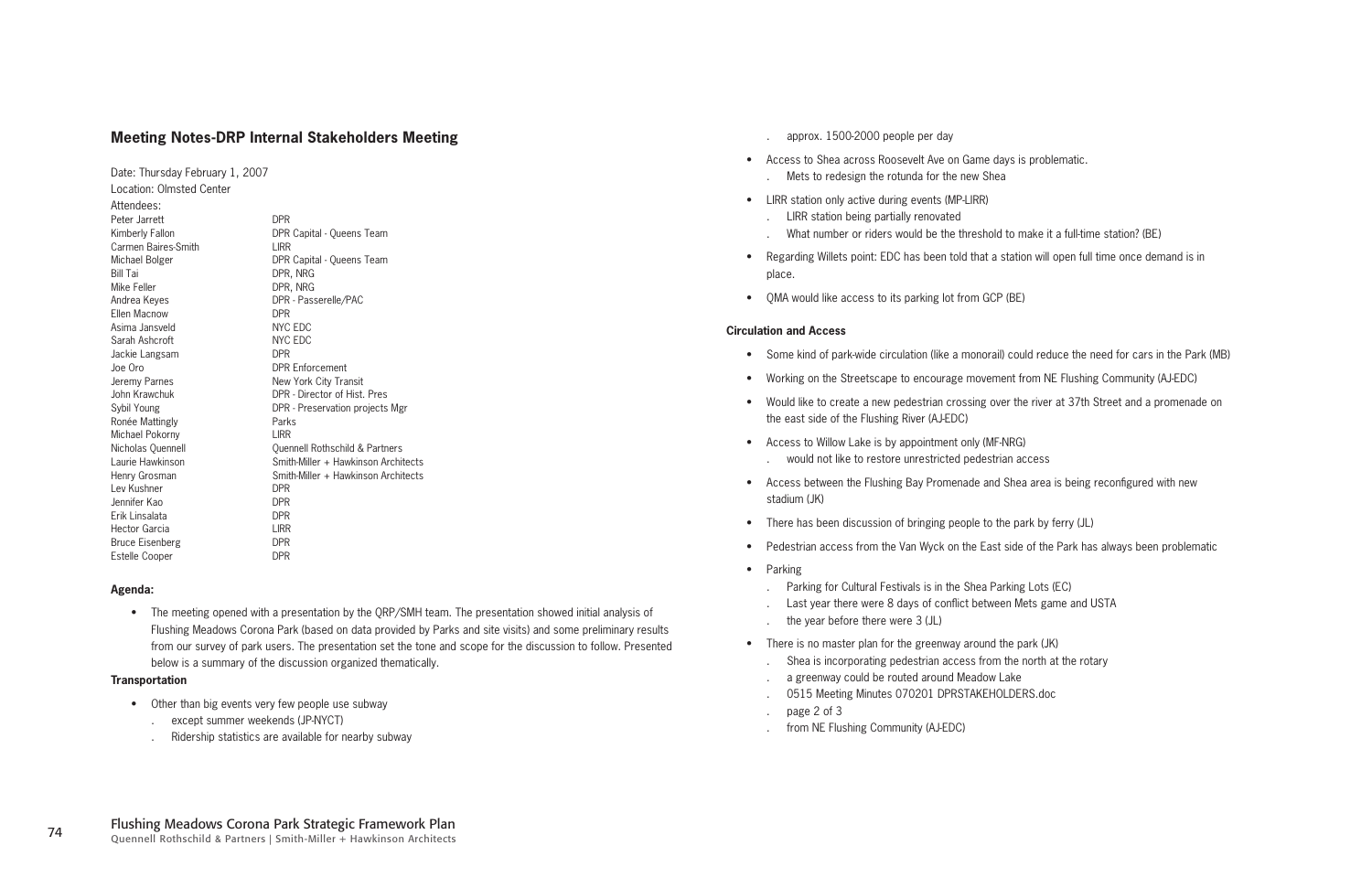

#### **Relevant Developments in the Area of FMCP**

- Circulation Problems in the Park
	- Need to drive through boathouse parking lot to get on Van Wyck (JL) .
	- People park on the road (JL) .
	- Is a one way traffic system feasible (like central park) .
	- Lack of signage for cars once cars are in the park they .
	- should act appropriately (EM) .

- New Pool and Rink Recreation Center may entail a new entrance to the park from the Northeast (BE)
	- Parking has not been extensively planned for these facilitates .
	- parking may be located under the highway and the .
	- Allied Building is being demolished and might also become parking. .
- There will be a public esplanade as part of the Queens Corridor project. (AJ-EDC) Need to understand how to make the connection between the esplanade and the park. .
- Queens Botanical Garden is being partially reconstructed (MB)
- Flushing has a lot of large-scale housing development going on (MB)
- Corona is also experiencing significant growth at the moment (MB)
	- But the Corona community is not always happy about big events in the Park .
- Willet's Point (AJ-EDC)
	- HPD has made it an urban renewal area .
	- planning 5500 units of housing .
	- potential 400,000 sf conference center .
	- 1.9 million sf of retail and mixed-use .
	- will be de-mapping streets in the area so a developer can come in with a clean slate .
	- will entail a new entrance to park from that corner (BE) .
- Other Developments
	- Bland Houses to be renovated .
	- Flushing Commons .

• Everything from Meadow Lake South is really like a neighborhood park – to the North FMCP is much more of a regional Park

#### **Design Opportunities**

- The Kissena Corridor project is an opportunity for an ecological agenda (MB)
- Areas under the highways could be more inviting (MB)
- Demolition of Allied Building (MB)
- Playgrounds (BE)
	- Playground for all Children (long-finished) is a regional draw .
	- the skateboard park is coming (where should it go) .
	- the Unisphere is a world wide destination for skaters who do a lot of damage .
- Wet Design did a design for the unisphere
- Willow Lake (MF-NRG)
	- Bird Blind .
	- Nature Center .
	- Community Service Based Maintenance .
	- Can there be access to WL area from E train? .
	- Need a way to cross the Kew Gardens interchange .
- LIE/GCP/VWE Interchange Project (EM)
	- .
	- connection between NYS Pavilion area and Ederle area will be redone as well .
	- opportunity to rethink relationship between highways and park .
	- FMCP has highways at, below, and above grade .
- The Boathouse may be renovated (BE)

- Landmarks (JoK)
	- NYS Pavilion and QMA not landmarks but are eligible for National Register of Historic Places .
	- Unisphere is a landmark .
	- US Green Building Council to do a study on NYS Pavilion to be finished in June .

Construction to start in 2011 and last 3-4 years – in EIS now Will need to rebuild about 8 pedestrian bridges – affords the opportunity to make sure the new bridges work with desired parks circulation

#### **The Historic Park**

#### **General Discussion**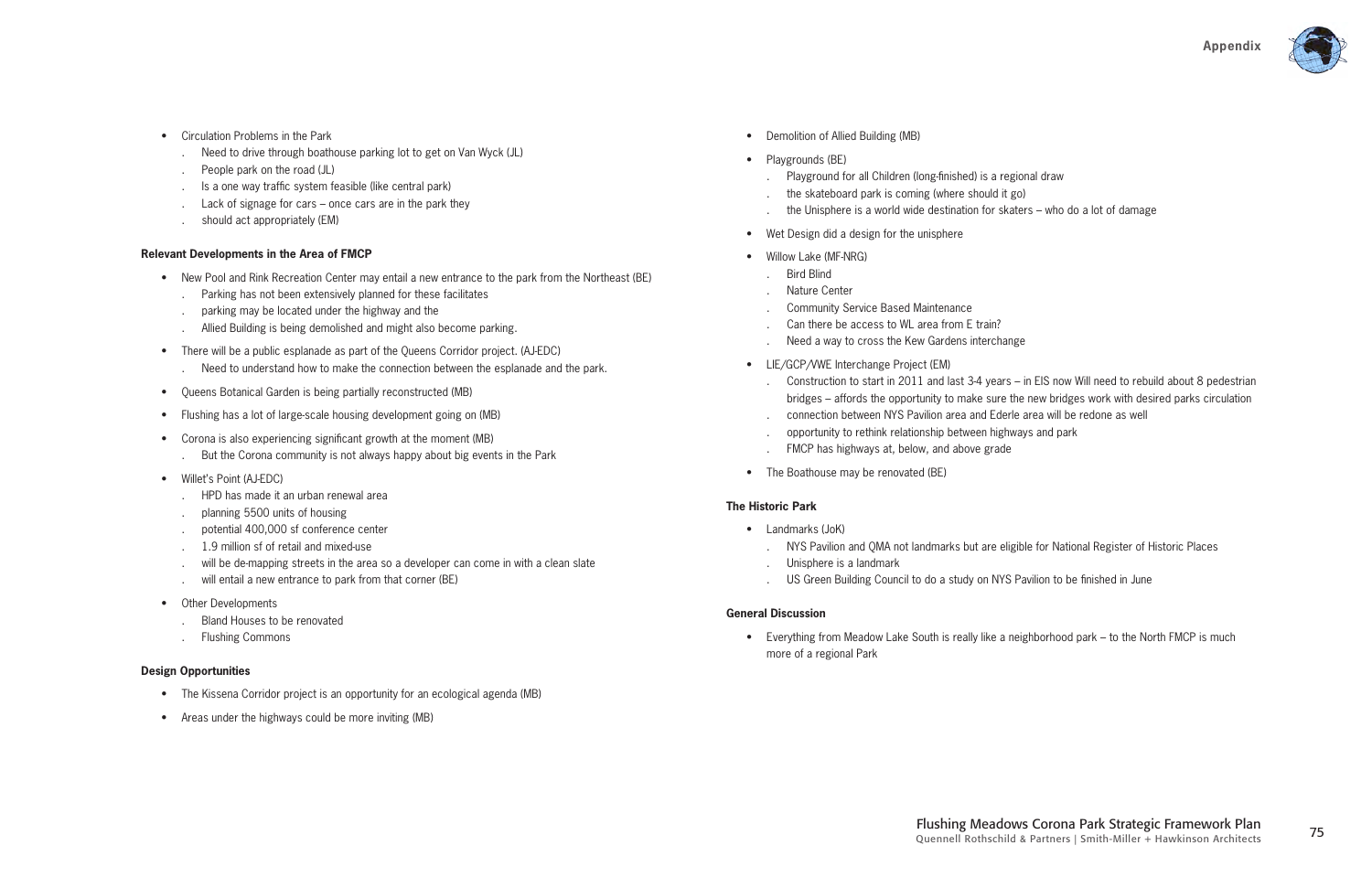#### **Meeting Notes-Community Stakeholders Meeting**

Date: Thursday February 1, 2007 Location: Queens Museum of Art Attendees: Jorge Gydolin MetroKids Tom Finkelperl **The Cueens Museum of Art** Denise McClean **Queens** Zoo Valerie Smith Cueens Museum of Art Anne Marie Dean Petracca & Sons Carol Conslato Con Edison Mark Gelfand Terrace on the Park Nancy Prince **DPR** - Capital Amanda Kraus **Row New York** Tom Lowenhaupt CB3 Sari Dickson NY Hospital Queens Caren Mangiacapre USTA David Newman NY Mets Sal Rapaglia ENY Soccer Alfonso Vargal Allfut Dino Dominguez Allfut Henry Bunch MetroKids Marilyn Bitterman CB7 - District Manager Kim Ohanian CB7 - Parks Chair Ana Sánchez **President TASCA** Pat Beckles TASCA / CB3 Richard Italiano **CB4** Patricia Dolan FMCP Conservancy David Strauss **David Strauss** Queens Museum of Art Estelle Cooper DPR Bill Gilbert DPR - FMCP

Max Joel **Max** Joel Cueens Botanical Garden Kevin Doyel **Containers** Cueens Theatre in the Park Willy Mosquera **Constructs** Oueens Theatre in the Park Mark Scott **Mark Scott** Queens Borough President's Office Tom Campagna **The Campagna Cueens Borough President's Office** Daniel Zausner USTA National Tennis Center Nicholas Quennell Quennell Rothschild & Partners Laurie Hawkinson Smith-Miller + Hawkinson Architects Henry Grosman Smith-Miller + Hawkinson Architects Michael Bolger DPR Capital - Queens Team

- Would like a promenade/esplanade all the way around the park and along east side of Flushing River
- Places where people can go birding
- Linkages from the city to natural areas
- FMCP should have things for people of all ages
	- batting cages .
	- skateboarding a donor wants to build a skateboard park .
	- kayaking .
	- toddler play areas .
	- tennis

- concerts in summer at Ederle plaza
- Conflicts between bikers and pedestrians a circulation problem

#### **Agenda:**

The meeting opened with a presentation by the QRP/SMH team. The presentation showed initial analysis of Flushing Meadows Corona Park (based on data provided by Parks and site visits) and some preliminary results from our survey

- Fifty percent of museumgoers drive to the museum
	- exit going south for the Mets, USTA, and QMA people could come more easily and not get lost.
	- congestion from USTA and Mets is a big problem .

of park users. The presentation set the tone and scope for the discussion to follow. Presented below is a summary of the discussion that ensued.

Comments have been summarized and organized according to the institutions and stakeholders present. Major themes and ideas have been highlighted as a way of teasing out the general concerns at-a-glance.

#### **Community Board 7 – Kim Ohanian & Marilyn Bitterman**

#### **NY Mets – David Newman**

- The Corona Railyards are a blight could they be made into an opportunity
- Would be in favor of bridging over the railyards for parking

#### **Community Board 3 – Tom Lowenhaupt**

- The map needs to show the whole Flushing Promenade
- Restore the promenade on the west side of Flushing Bay toward Laguardia
- damaged swan habitat

#### **Queens Museum of Art – Tom Finkelperl**

#### **Allfut – Alfonso Vargal & Dino Dominguez**

. The GCP goes right by the park – there is an exit going west/east – if only there were a GCP

. .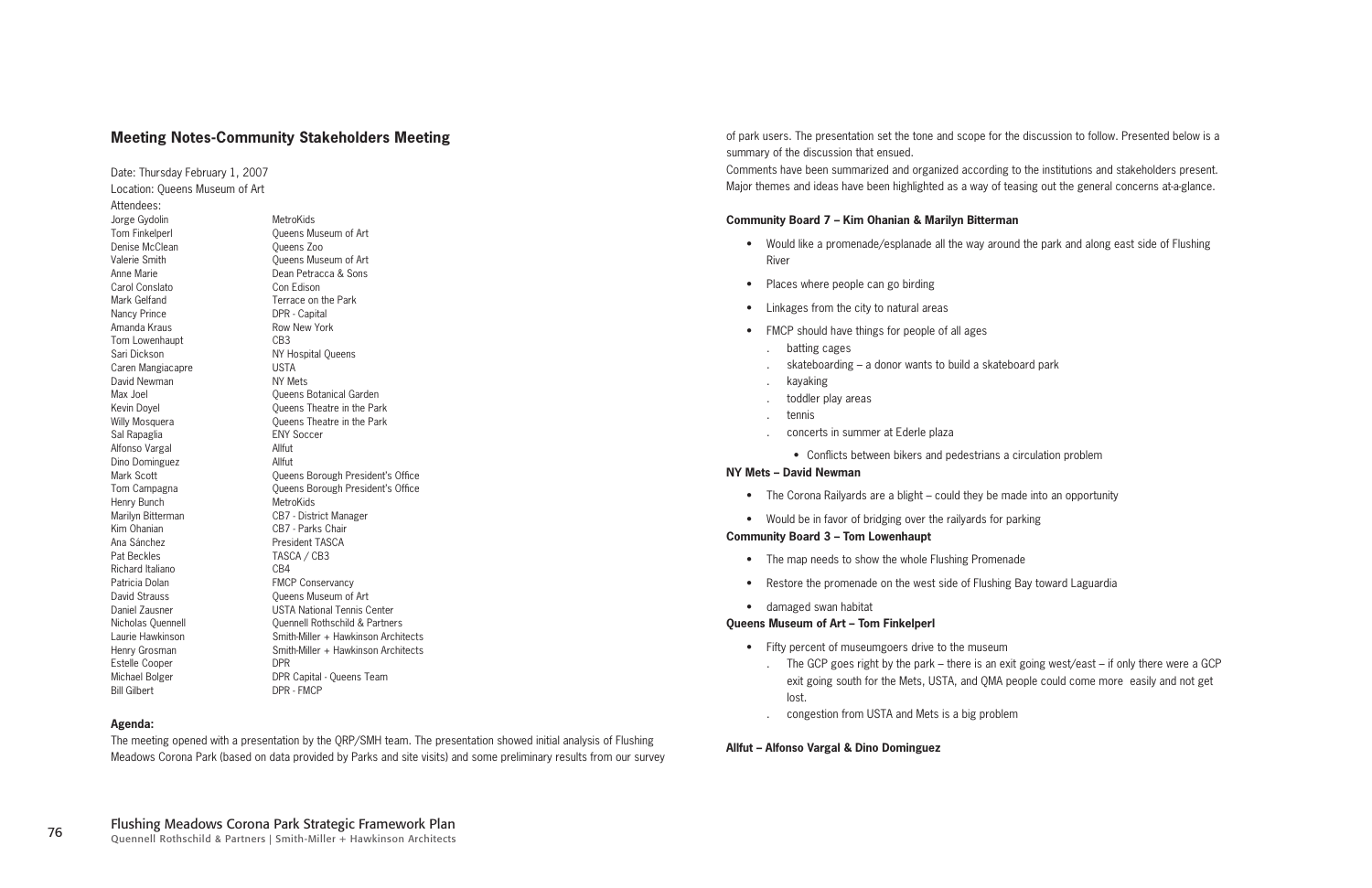

#### **ENY Soccer - Sal Rapaglia**

- Should keep Shea stadium and use it as a soccer venue
- Bridging over railyards to build parking is a good idea
- Would like to see area near Fountain of the Planets cleaned up

- Access to boathouse is difficult
	- work with young people who do not drive .
	- it is a mile walk from Shea area to the boathouse they don't let kids walk at night .
	- RNY picks them up from Shea in a van (not ideal) .
	- path under the LIE is also very scary at night

#### **Row New York – Amanda Kraus**

#### **TASCA – Ana Sanchez & Commodore Pat Beckles**

- Similar concerns about boathouse access
	- students come from all 5 boroughs (over 300 students) .
	- classes are at night access and safety are a factor in people's decision to enroll .
- Concerns about water quality in Meadow Lake sometimes people capsize
- The excluded are of the map (see above CB3) is a wetland which is needed to get some of the birds away from meadow lake
- Concerned that the boathouse deck is in need of serious repair

- 2000 kids play soccer in the park need more fields so there is room for adults and kids to play soccer
- Perhaps there could be lights on the soccer fields to allow play at night
- Could not play during USTA events
- Would like a way to encourage people to go to museums and cultural institutions when they come to the park for soccer.

- Need to Examine water quality in the Lakes A dredging report was done in preparation for the Olympic bid .
- Flushing Creek should also be cleaned stormwater runoff is a big problem .
- NYS Pavillion must be saved and restored
	- it has become unsafe and needs to be addressed now .
- There is funding to shore up the infrastructure of the boathouse buildings \$3.5M
- QTIP is doing a major renovation right now
- \$1M earmarked for Unisphere repair
- Signage needs to be addressed

#### **Metrokids – Henry Bunch & Jorge Gydolin**

- Would like the marsh restored at Willow Lake •
- Perhaps a nature center near Jewel Avenue in the West
- get rid of phragmites around Meadow and Willow Lakes
- event parking is a disaster
- How do we connect all areas of the park to one another?
	- there was a trolley, but it was underused .
	- perhaps a monorail .
- Need better lighting and signage
- Security is a big issue has been pushing for a full-time police precinct in the park
- Parking is a big problem
	- during large events there are cars all over the fields .
- a multi-level garage would be good .

- Need more baseball fields
	- 8 ballfields lost at College Pt .
	- 4 lost building USTA .

#### **Queens Borough President's Office – Mark Scott & Tom Campagna**

.

#### **Community Board 4 – Richard Italiano**

#### **Baseball(?) – Did not sign sheet**

#### **FMCP Conservancy – Patricia Dolan**

#### **USTA – Caren Mangiacapre**

- Better access to/from highway
- parking for people who come to play on the courts
- better access to public transportation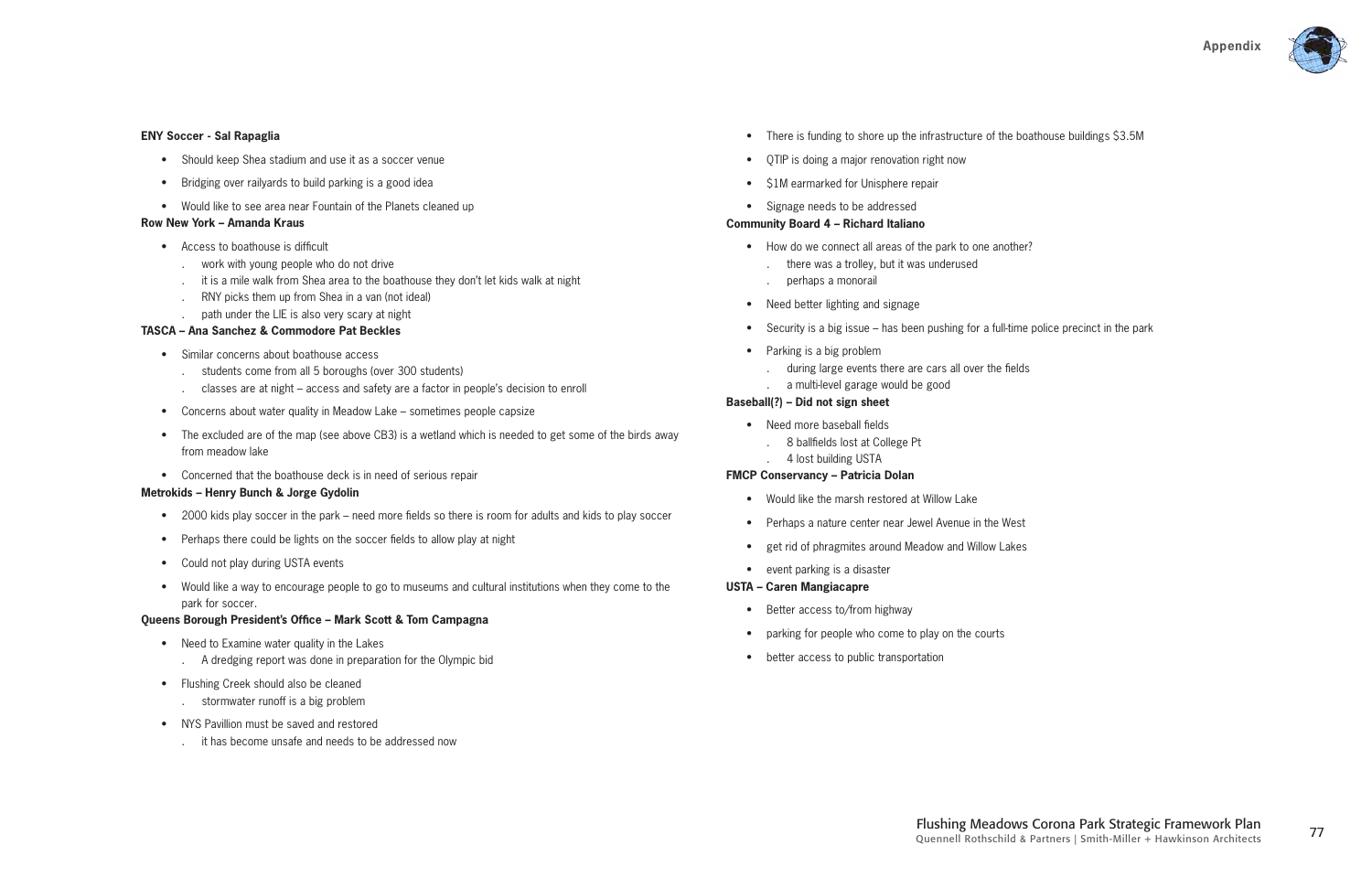- DFP also includes a Waterfront Access Plan
- Ensures access along and preservation of view corridors to the Flushing River .
- Provided by developers .
- Other Possible Rezoning
	- DCP considering area east of new pool and north of rec center .
	- Would reinforce desired connection under Van Wyck from Rec Center area to the rest of the park .
	- Possible in the next 3-5 years .
- General Notes

#### **The Relationship of the Surrounding Neighborhood to the Park**

- Public Safety
	- A big issue especially for Corona CD 4 .
	- Councilman Monserrate has been working to establish a police precinct in the Park .
	- On-street lighting especially near the park is very poor .
- Permeability / Access
	- Need to provide better access to encourage more people to use the park .
	- The "West Park" (Terrace on the Park, Hall of Science, Zoo area) is the most permeable .
	- Would like to provide stronger link between marina and WF area .
- Containment of Park Activities
	- Large-scale events affect residents in neighboring areas but this is unavoidable .
	- inevitable disadvantages .
	- By providing enough sports fields (soccer) we could relieve some of the pressure on other neighborhood parks and keep some areas of FMCP free of soccer for other uses .
	- Access should be restored to the Willow Lake area .
	- Large sections of Kew Gardens and Forest Hills are cut off from FMCP .

Date: Thursday March 15, 2007 Location: DCP – Queens – 120-55 Queensboro Blvd Attendees: Debora Carney DCP – Queens Fred Lee DCP – Queens Paul Philips **DCP** – Queens Mark Phillips **DCP** – Queens Henry Grosman Smith-Miller + Hawkinson Architects

- The development in the Flushing and Willets Point areas anticipate that major upgrades to number 7 subway service will be required .
- LIRR service may also increase .
- All of the new developments will have 20% inclusionary housing .
- May increase reliance on public transportation .
- Area along the West side of the Flushing River (east of Willets Point) is undeveloped "green" space. – could connect to park .
- Shea is moving to the east. Parking will be in current Shea location, but could be developed as housing sometime in the future. .

Providing better access would enhance the benefits of living near a major Park and offset the

.

#### **Conversation with Department of City Planning- Queens Office**

The meeting opened with a brief introduction to the Strategic Framework Plan by HG. What followed was a discussion of the impact of the Park on the surrounding neighborhoods and the impact of planned or anticipated residential developments on the Park. The major points of this discussion are summarized below.

#### **Plans for Neighborhoods adjacent to FMCP**

- Corona
	- Growing at a very rapid pace .
	- Neighborhood is a mix of residents who have lived here for many years and many recent immigrants .
	- No anticipated zoning changes in the near future .
- Forrest Hills
	- May be up-zoned in the near future .
	- Perhaps 400 1000 new units of housing .
- Willets Point
	- A master plan is being prepared by EDC to be developed by a private developer .
	- Development will incorporate 5000-6000 new units of housing .
	- Also mixed-use, retail, possible convention center and hotel .
	- 10-20 years in future .
- Downtown Flushing
	- Being developed according to DCP's Downtown Flushing Plan .
	- Area closest to FMCP rezoned to allow for residential development in a formerly industrial area .
	- Muss Development is first property developed according to plan .
	- 1100 units of housing .
	- 2500 parking spaces in parking garage .
	- Planned for 2009 .
	- Municipal Lot in the heart of Downtown Flushing is also planned to be developed according to the Downtown Flushing Plan. .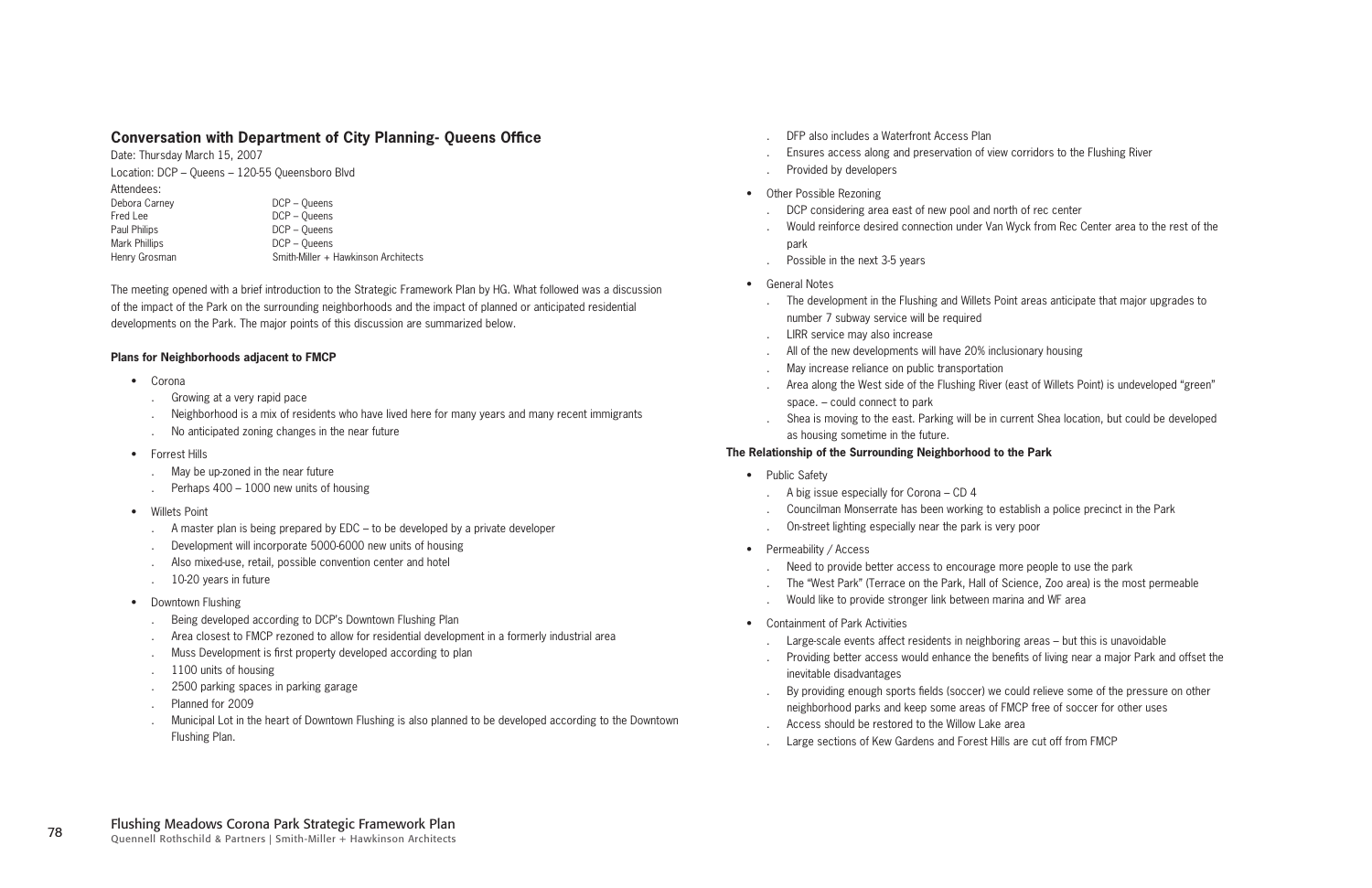

<sup>79</sup> Flushing Meadows Corona Park Strategic Framework Plan Quennell Rothschild & Partners | Smith-Miller + Hawkinson Architects

### **QUESTIONNAIRES & SURVEYS**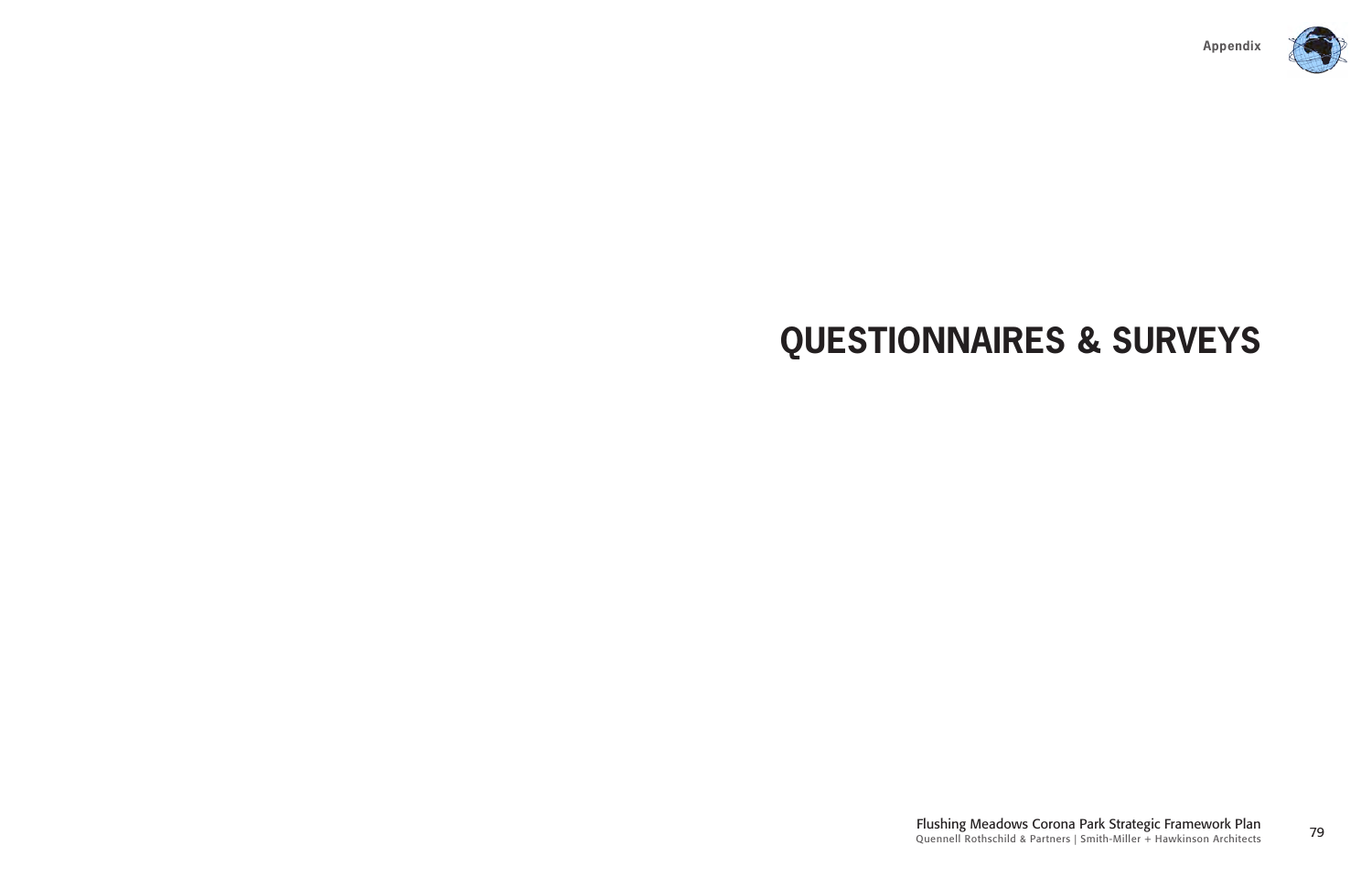#### **Summary of Questionnaire Responses**

March 5, 2007

In collaboration with Cmsr. Estelle Cooper's office, we developed questionnaires, in accordance with the provision of the Contract. Surveys were sent to the Queens Community Boards, Local Community Organizations, Local Sports Organizations who utilize the Park, and the Institutions and Concessions in the Park. In addition, the survey was posted on the DPR website. Over 1000 surveys were sent out in four different languages, English, Spanish, Chinese and Russian. We received about 150 surveys from the groups listed above. While this is probably not a representative sampling of the population of Flushing/Corona community, the fact that these people took the time to respond may indicate the stronger interest on their part and therefore provide a more valuable picture of the community's concerns. Aside from the basic statistical data they include, such as how far from the Park they live, many of these responses reveal certain similar attitudes to the Park.

While it is hard to summarize the results of such a broad-ranging effort we have identified certain themes which recur again and again.

A meeting of the stakeholders, which included the aforementioned community groups, was held on February 1, 2007, to elicit ideas for the Park's future. This followed a meeting with DPR staff. At both meetings a supplemental questionnaire was distributed to seek individual's attitudes to the Park and what ideas they might have for the future. This produced a total of eleven responses from DPR staff and two from Stakeholders. Unlike the earlier questionnaires, these were, intentionally broader in the questions we asked and thus evoked more personal responses.

#### **Summary**

- 1. Many people, both residents and stakeholders, feel that the Park would benefit from
	- a. Improved signage
	- b. More bathrooms
	- c. Better police presence
	- d. Better control of traffic during Mets games
	- e. Better garbage pickup
- 2. Many people responded positively to the scale and size of the Park and to its World's Fair heritage, although there seemed to be more references to the structures than to the overall layout of the Park as recalling the World's Fairs. (It is probable that most respondents are too young to have visited the 1964 World's Fair!)
- 3. Several people expressed an interest in restoring access (pedestrian and bicycle) to the Willow Lake area.
- 4. Many people were resentful of the encroachment of the Mets and USTA especially when their events coincided. This group included local residents whose lives are clearly affected by the traffic and crowds, both within the Park and in their neighborhoods, as well as Park users and DPR personnel who resent the inconvenience to their ability to get to the Park and the damage the overflow parking causes.

Specific recommendations from individuals with obvious strong points of view included : replacing asphalt with porous paving, encouraging art in the Park (sponsored by QMA), removing artificial turf playing fields, and creating a Flushing Meadows Corona Park Conservancy on the lines of the Central Park Conservancy.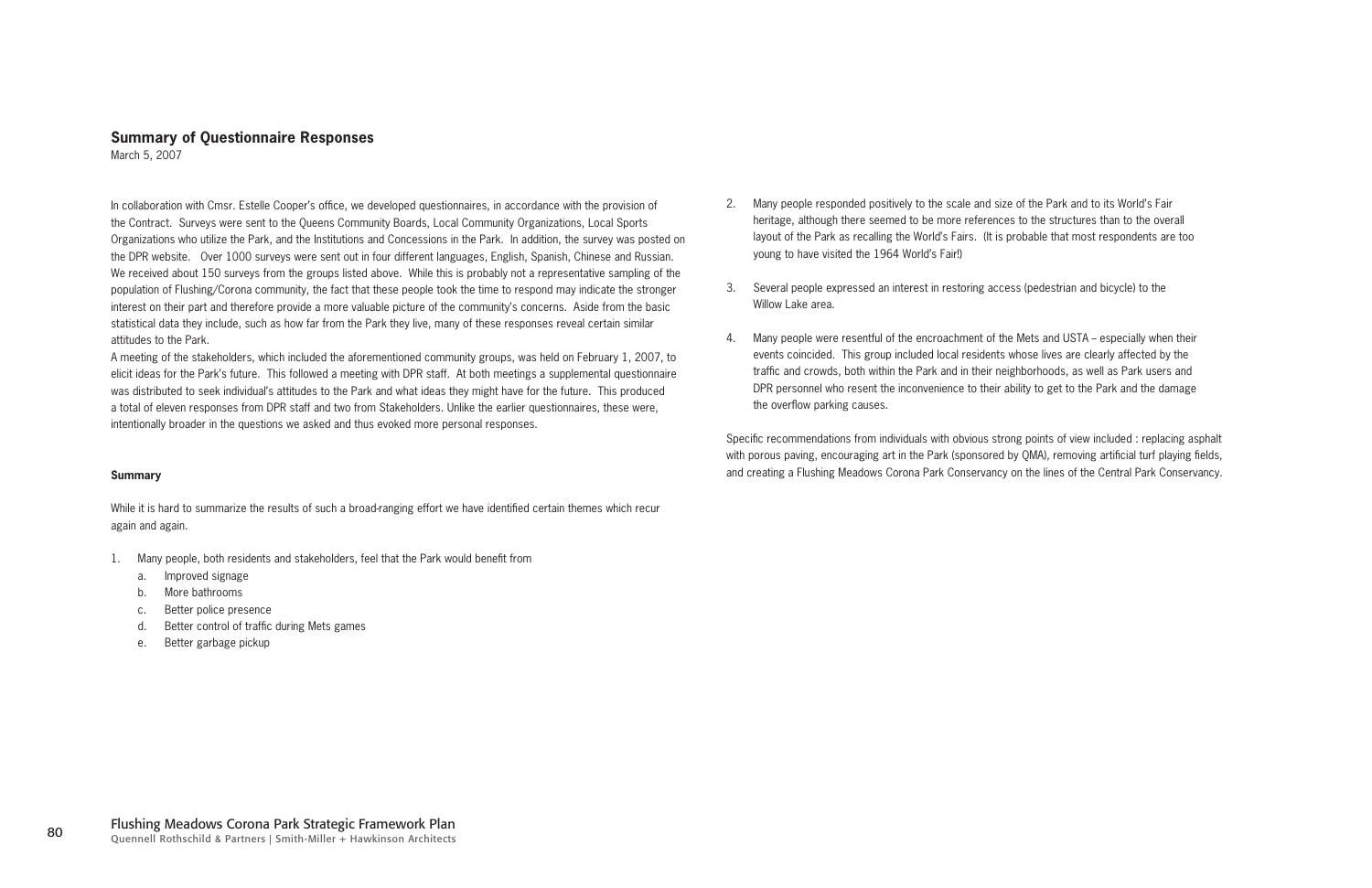|                | Flushing Meadow Corona Park Framework and Restoration Plan                                                                                                                                                                                                                                                                                                                                                          |                                      |                            |                            | 4. | If you represent an agency/concession/institution at the Park<br>operational changes are you considering that may impact Par                                                                                                  |
|----------------|---------------------------------------------------------------------------------------------------------------------------------------------------------------------------------------------------------------------------------------------------------------------------------------------------------------------------------------------------------------------------------------------------------------------|--------------------------------------|----------------------------|----------------------------|----|-------------------------------------------------------------------------------------------------------------------------------------------------------------------------------------------------------------------------------|
|                | <b>Stakeholder Questionnaire</b>                                                                                                                                                                                                                                                                                                                                                                                    |                                      |                            |                            |    |                                                                                                                                                                                                                               |
| Name:          | <u> - Alemania e presentar e presentar e presentar e presentar e</u>                                                                                                                                                                                                                                                                                                                                                |                                      |                            |                            |    | the company of the company of the company of the company of the company of the company of the company of the company of the company of the company of the company of the company of the company of the company of the company |
|                | Address: and the contract of the contract of the contract of the contract of the contract of the contract of the contract of the contract of the contract of the contract of the contract of the contract of the contract of t                                                                                                                                                                                      |                                      |                            |                            |    | the control of the control of the control of the control of the control of the control of                                                                                                                                     |
|                | Affiliation: Affiliation:                                                                                                                                                                                                                                                                                                                                                                                           |                                      |                            |                            |    | the contract of the contract of the contract of                                                                                                                                                                               |
| Title:         | <u> 1980 - Jan Barnett, fransk politik (* 1958)</u>                                                                                                                                                                                                                                                                                                                                                                 |                                      |                            |                            | 5. | If you represent an agency/concession/institution at the Park                                                                                                                                                                 |
|                | Phone: The contract of the contract of the contract of the contract of the contract of the contract of the contract of the contract of the contract of the contract of the contract of the contract of the contract of the con                                                                                                                                                                                      |                                      |                            |                            |    | groups?                                                                                                                                                                                                                       |
|                | Email: Email: Email: Email: Email: Email: Email: Email: Email: Email: Email: Email: Email: Email: Email: Email: Email: Email: Email: Email: Email: Email: Email: Email: Email: Email: Email: Email: Email: Email: Email: Email                                                                                                                                                                                      |                                      |                            |                            |    | What ages?                                                                                                                                                                                                                    |
|                |                                                                                                                                                                                                                                                                                                                                                                                                                     |                                      |                            |                            |    | Where do they come from?                                                                                                                                                                                                      |
|                | How would you rate the following:                                                                                                                                                                                                                                                                                                                                                                                   |                                      |                            |                            |    | How do they arrive at the Park?                                                                                                                                                                                               |
|                | Pedestrian access to the Park?                                                                                                                                                                                                                                                                                                                                                                                      | $\Box$ Excellent                     | $\Box$ Fair                | $\square$ Poor             |    |                                                                                                                                                                                                                               |
|                | Bicycle access to the Park?<br>Vehicular access to the Park?                                                                                                                                                                                                                                                                                                                                                        | $\Box$ Excellent                     | $Q$ Fair                   | $\Box$ Poor<br>$\Box$ Poor | 6. | What's the best thing about the Park?                                                                                                                                                                                         |
|                | Pedestrian access to the Institution?                                                                                                                                                                                                                                                                                                                                                                               | $\Box$ Excellent<br>$\Box$ Excellent | $\Box$ Fair<br>$\Box$ Fair | $\Box$ Poor                |    |                                                                                                                                                                                                                               |
|                | Bicycle access to the Institution?                                                                                                                                                                                                                                                                                                                                                                                  | $\Box$ Excellent                     | $\Box$ Fair                | $\Box$ Poor                |    |                                                                                                                                                                                                                               |
|                | Vehicular access to the Institution?                                                                                                                                                                                                                                                                                                                                                                                | $\Box$ Excellent                     | $\Box$ Fair                | $\Box$ Poor                |    | the control of the control of the control of the control of the control of the control of                                                                                                                                     |
| $\mathbf{2}$ . | From the perspective of the agency/group/institution you represent, what are the five most<br>critical changes needed to improve the experience of your facility or use group?<br>$\frac{1}{2}$ . The same of the set of the set of the set of the set of the set of the set of the set of the set of the set of the set of the set of the set of the set of the set of the set of the set of the set of the set of |                                      |                            |                            | 7. | What's the worst thing about the Park?                                                                                                                                                                                        |
|                | $\mathbf{2}$                                                                                                                                                                                                                                                                                                                                                                                                        |                                      |                            |                            |    | <u> alemento de la delegación de la p</u>                                                                                                                                                                                     |
|                |                                                                                                                                                                                                                                                                                                                                                                                                                     |                                      |                            |                            |    |                                                                                                                                                                                                                               |
|                | 4.                                                                                                                                                                                                                                                                                                                                                                                                                  |                                      |                            |                            |    |                                                                                                                                                                                                                               |
|                | 5.                                                                                                                                                                                                                                                                                                                                                                                                                  |                                      |                            |                            | 8. | From your perspective, how important is preserving the histo<br>Fairs?                                                                                                                                                        |
| 3.             | What are the five most critical changes that would improve the experience of the park in<br>general for all users?<br>11<br><u>a barang ang pagbabang ang pagpagang ang pagpagang ang pagpagang ang pagpagang ang pagpagang ang pagpagang ang</u>                                                                                                                                                                   |                                      |                            |                            |    | α<br>Very<br>$\Box$<br>Somewhat<br>α<br>Not Important.                                                                                                                                                                        |
|                | $2.$ The contract of the contract of the contract of the contract of the contract of the contract of the contract of the contract of the contract of the contract of the contract of the contract of the contract of the cont                                                                                                                                                                                       |                                      |                            |                            |    |                                                                                                                                                                                                                               |
|                | $3.2$ and $3.2$ and $3.2$ and $3.2$ and $3.2$ and $3.2$ and $3.2$ and $3.2$ and $3.2$ and $3.2$ and $3.2$ and $3.2$ and $3.2$ and $3.2$ and $3.2$ and $3.2$ and $3.2$ and $3.2$ and $3.2$ and $3.2$ and $3.2$ and $3.2$ and                                                                                                                                                                                         |                                      |                            |                            | 9. | Do your employees use the park, if so how?                                                                                                                                                                                    |
|                | 4.                                                                                                                                                                                                                                                                                                                                                                                                                  |                                      |                            |                            |    |                                                                                                                                                                                                                               |
|                | 5.                                                                                                                                                                                                                                                                                                                                                                                                                  |                                      |                            |                            |    |                                                                                                                                                                                                                               |



Park, what capital improvements or<br>ict Park planning?

Park, who are your primary user

historical legacy of the World's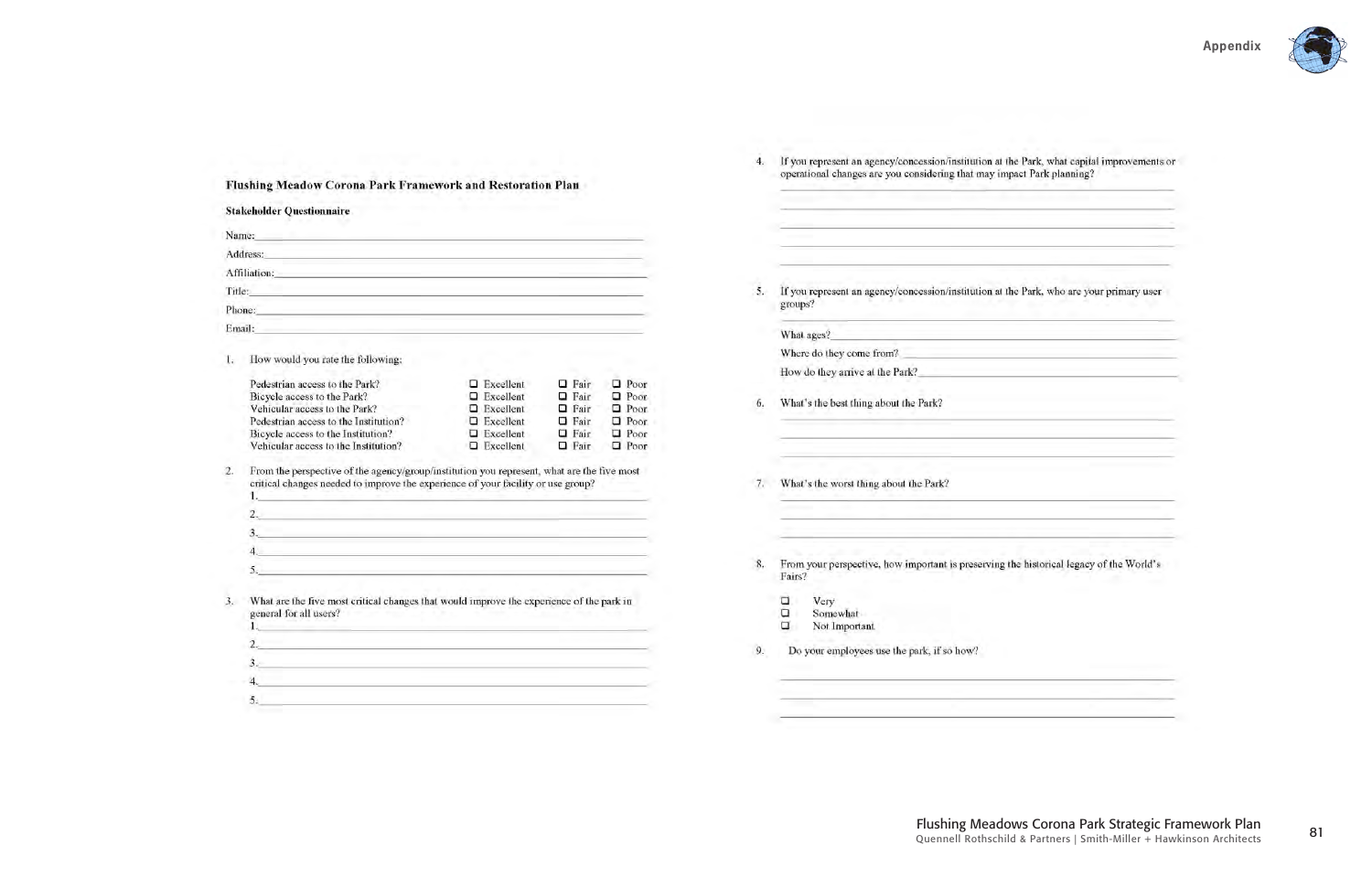| If not addressed above, how would you suggest improving: |  |  |
|----------------------------------------------------------|--|--|
|                                                          |  |  |
|                                                          |  |  |
|                                                          |  |  |
|                                                          |  |  |
|                                                          |  |  |

10. In general, what is your vision for the Park? What should be its identity and function?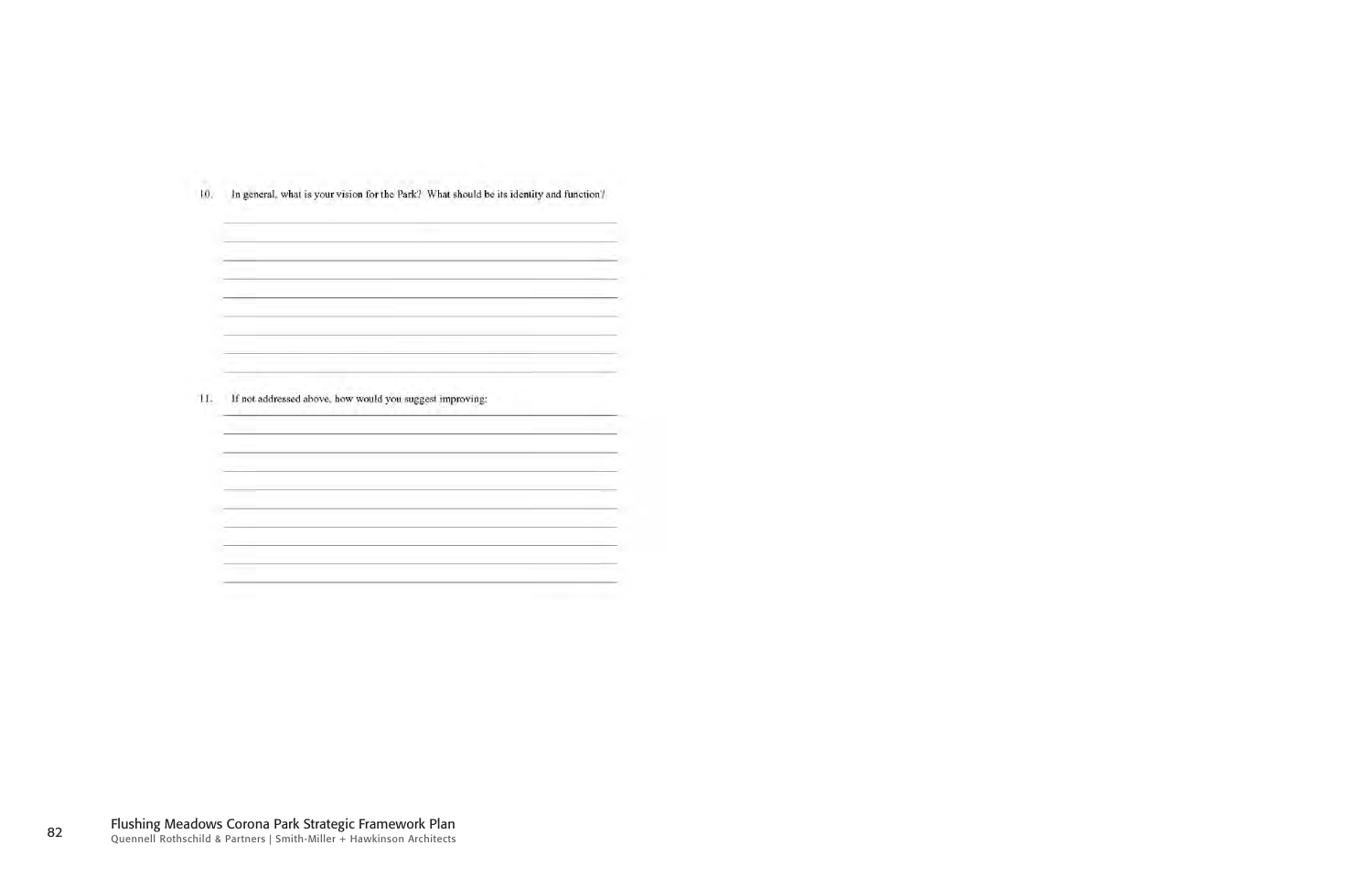|                                                                                                                                                                          | QUEENS THEATER                                                               | QUEENS ZOO                                                            | QUEENS BOTANICAL<br><b>GDN</b>                                                                                  | <b>NY HALL OF SCIENCE</b>                      | <b>PITCH &amp; PUTT</b>                                                 | USTA                                     | <b>TASCA</b>                                                                              |
|--------------------------------------------------------------------------------------------------------------------------------------------------------------------------|------------------------------------------------------------------------------|-----------------------------------------------------------------------|-----------------------------------------------------------------------------------------------------------------|------------------------------------------------|-------------------------------------------------------------------------|------------------------------------------|-------------------------------------------------------------------------------------------|
| 1 How would you rate the following                                                                                                                                       |                                                                              |                                                                       |                                                                                                                 |                                                |                                                                         |                                          |                                                                                           |
| Pedentrian access to the Park?                                                                                                                                           |                                                                              |                                                                       |                                                                                                                 |                                                |                                                                         |                                          |                                                                                           |
| Bioycle access to the Park?                                                                                                                                              |                                                                              |                                                                       | ĪΕ                                                                                                              |                                                |                                                                         |                                          |                                                                                           |
| Vehicular appeas to the Parit?                                                                                                                                           |                                                                              |                                                                       |                                                                                                                 |                                                |                                                                         |                                          |                                                                                           |
| Pedastrian access to the Institution?                                                                                                                                    |                                                                              | E                                                                     |                                                                                                                 |                                                |                                                                         |                                          | ĪÞ                                                                                        |
| Bibyclil abcess to the institution?                                                                                                                                      |                                                                              |                                                                       |                                                                                                                 |                                                |                                                                         |                                          |                                                                                           |
| Vehicolar access to the Institution?                                                                                                                                     |                                                                              |                                                                       |                                                                                                                 |                                                | E                                                                       |                                          |                                                                                           |
|                                                                                                                                                                          |                                                                              |                                                                       |                                                                                                                 |                                                |                                                                         |                                          |                                                                                           |
| From the perspective of the agency/crouponstrusion you represent, what are the five most critical changes needed to improve the<br>нарментов обудат биолку остали долоро |                                                                              |                                                                       |                                                                                                                 |                                                |                                                                         |                                          |                                                                                           |
|                                                                                                                                                                          | Control traffic during Mets<br>gem on                                        | More parting on 111m St                                               | Waylindray signage                                                                                              | Wayfinding/signage from<br>118-37              | Separate pathing for<br>силопить                                        | Parking                                  | Boathouse meets major<br>vepare.                                                          |
|                                                                                                                                                                          | Polocate festivals                                                           | Better signage                                                        | ADA Acous over Ciga Pt<br>Blvd.                                                                                 | Better signage from park                       | Better nocess dunnig Mets<br>games                                      | <b>Traffic flow</b>                      | Seaunty Ferrong                                                                           |
|                                                                                                                                                                          | <b>Fix up Town's</b>                                                         | Advertising                                                           | Impacts of new CS(3 on<br>parking                                                                               | Security fence on 111th ST                     | Broken flood gates cause<br>pubooli                                     | Limit-conficit with Mets:<br>games       |                                                                                           |
|                                                                                                                                                                          |                                                                              | Releve congets during big<br>elveve                                   | Signage on Van Wyck                                                                                             | No soose or volky ball in<br>ypen areas        | Signage                                                                 | Mare tanif                               |                                                                                           |
|                                                                                                                                                                          |                                                                              | Improve access                                                        |                                                                                                                 | More security at might                         |                                                                         |                                          |                                                                                           |
| 3. What are the five most subbal changes that would improve the experience of the park in general for<br>aš ukvrti7                                                      |                                                                              |                                                                       |                                                                                                                 |                                                |                                                                         |                                          |                                                                                           |
|                                                                                                                                                                          | fescious deas                                                                | More parting                                                          | Signage in park                                                                                                 | Bim vehicular traffic                          | Signage                                                                 | Parking                                  | Dramage                                                                                   |
|                                                                                                                                                                          | Imprve Lignage                                                               | Identify location mcase of                                            | Better Security & more                                                                                          | Enforce speeding regs                          | More restrictive throughout                                             | Better deaning                           | Bathrooms.                                                                                |
|                                                                                                                                                                          |                                                                              | entergency                                                            | restrontes                                                                                                      |                                                | park                                                                    |                                          |                                                                                           |
|                                                                                                                                                                          | improve access via public.<br>transports.                                    | Signage                                                               | Mone garbage containers                                                                                         | Mone electrity.                                |                                                                         | Security                                 | Separate bikins from<br>pedestrians                                                       |
|                                                                                                                                                                          |                                                                              | Lackof central police stn                                             | Bettertrolley program                                                                                           | More Bocoer fields                             |                                                                         | Dramage                                  | More bencher, better<br>gathage removal                                                   |
|                                                                                                                                                                          |                                                                              | Need now Zoo Master Plan Better traffic & ped                         | Circulation                                                                                                     | More restrooms.                                |                                                                         |                                          | Fewer big events (e.g. Billy<br>Grabaro)                                                  |
|                                                                                                                                                                          |                                                                              |                                                                       |                                                                                                                 |                                                |                                                                         |                                          |                                                                                           |
| 4 If you represent an agencylconoexuco/institution at the Park, what capital improvements or operational changes are you.<br>considering that may impact Park planning?  | Fix up Towers                                                                | New Jaguar exhibit will snng improve Access over<br>controto Vehicles | Clge Pt Elvd.                                                                                                   | Security ferioing                              | NA.                                                                     | None                                     | impliving landscape                                                                       |
| 5 if you represent an agency/concernion/institution at the Park, who are your primary user groups?                                                                       |                                                                              |                                                                       |                                                                                                                 |                                                |                                                                         |                                          |                                                                                           |
|                                                                                                                                                                          | General Public                                                               | Gerieral Public & school<br>groups                                    | 60% woman. Availabonne<br>\$40° Emmoly diverse                                                                  | Familios, Foachiers, soath<br>groups           |                                                                         |                                          | 280 members                                                                               |
| What a gea?                                                                                                                                                              | 甋                                                                            | AI                                                                    | Ave. 47 50% over 44                                                                                             | 硼                                              | All                                                                     | AJI                                      | $18 - 80$                                                                                 |
| Where do they come from?                                                                                                                                                 | Queens & Matro NY                                                            | 70% Queent, 5% Lt, 25%<br>other boros.                                | <b>Be'ls Queens</b>                                                                                             | Downstate region                               | 5 botought & U                                                          | To-State-                                | 5 bonuughs & U                                                                            |
| How do they arrive at the Park?                                                                                                                                          | Car bus, subway                                                              | 70% cars, 30% public<br>transp                                        | 41%car. 45% walk 14% bike Buses, subway, auto-                                                                  |                                                | 95% auto, 6% publ transp-                                               | Car train                                | bike                                                                                      |
| 6 What's the best thing about the Park?                                                                                                                                  | Grear cultural institutions,<br>lakes, fields                                | Open space                                                            | Open space, cultural instins, Multi-use; Mayor stadia<br>UniSphere & Wrids Fair<br>légacy                       |                                                | Lots of a divities.                                                     | Diversity of uses                        | in safe evennt.                                                                           |
| 7 What's the worst thing about the Park?                                                                                                                                 |                                                                              |                                                                       |                                                                                                                 |                                                |                                                                         | Abbent                                   | repairing derk and boathuse<br>Most by auto, some walk or<br>The lake's. Low Cost sailing |
|                                                                                                                                                                          | Not enough bathrooms                                                         | Air traffic; highway traffic;<br>iligi ago.                           | Civisive Highways, garbage,<br>candalism. Circulation, large<br>events, sigm ge-                                |                                                | Security at night & weekends Viditors den't clean up their<br>garburgo. |                                          | Flooding and lack of<br>batterooms                                                        |
| EF rom your perspective, how important is preserving the historical legacy of the World's Fairs?                                                                         |                                                                              |                                                                       |                                                                                                                 |                                                |                                                                         |                                          |                                                                                           |
|                                                                                                                                                                          | Somewhat                                                                     | Vety                                                                  | <b>Very</b>                                                                                                     | Very                                           | Somewhat                                                                | Somewhat                                 | Very                                                                                      |
|                                                                                                                                                                          | Yes - cultural instins                                                       | Baseball, exercise; other<br>cultural instns                          | Exercise, athen cultural<br>instruct research at                                                                | Baseball, exercise, other<br>autural instnis   | <b>BBQ's fishing</b> bike riding<br>walking.                            | Baseball, exercise;                      |                                                                                           |
|                                                                                                                                                                          |                                                                              |                                                                       | Omato Ctr                                                                                                       |                                                |                                                                         |                                          | Members sral, walk, help.<br>trash projeto & manatan<br>landscape                         |
| 9 Do your employees use the park, if so how?                                                                                                                             | Embrace all cultures, offer<br>neath & culture, draw on<br>widve demographic | largest park in City.                                                 | Queens Cultural center, 2nd Highlight community activis<br>Promote as "jewel" of NYC<br>Parks & for its history | Continue to be best B most<br>used park in NYC |                                                                         | Best multi-purpose park in<br><b>NYE</b> | park which promotes<br>diversity of activities.                                           |
| 10 In general, what is your vision for the Park? What should be its identity and function?                                                                               |                                                                              | Should be promoted as:<br>tourist attrem                              |                                                                                                                 |                                                |                                                                         |                                          | Mulit-cultural, family, orineted                                                          |
| 11 If not addressed above, how would you suggest improving the park                                                                                                      |                                                                              | Need Park Conservancy like Better maintenance of                      |                                                                                                                 |                                                |                                                                         |                                          | More phade tree:                                                                          |

|                                           | DPR PERSONNEL QUESTIONNAIRE                                                                                  |                                                                                                                                                |                                                                          |                                                                                                                                               |                                                                                                                                                                            |                                                                                                                                      |                                                                              |                                                                                    |                                                                                                    |                                                                                                                      |
|-------------------------------------------|--------------------------------------------------------------------------------------------------------------|------------------------------------------------------------------------------------------------------------------------------------------------|--------------------------------------------------------------------------|-----------------------------------------------------------------------------------------------------------------------------------------------|----------------------------------------------------------------------------------------------------------------------------------------------------------------------------|--------------------------------------------------------------------------------------------------------------------------------------|------------------------------------------------------------------------------|------------------------------------------------------------------------------------|----------------------------------------------------------------------------------------------------|----------------------------------------------------------------------------------------------------------------------|
| Winat dù you like<br>shout the Park?      | Bigness, World's Fair.<br>memores, Cultural<br>malitations. Diverse<br>rees, Gred access<br>yu wakazi moli   | Open space, open<br>water bodies, variety<br>of birds, fong Rat<br>walking paths, historic<br>remmants of the<br>World's Fair and<br>Unisphere | BignessWorld's Fair<br><b>Tustery</b>                                    | nomities size and<br>reportunity for vanish<br>of program elemental<br>Heloncal structures.<br>Good auto access.                              | Open space. New<br>resolved:                                                                                                                                               | Size programs                                                                                                                        | Openness and Arze.<br>Convertises in its<br>many Willachores                 | Size & tiongraphy                                                                  | The 200                                                                                            | Long interesting that's<br>ans beautiful vistas.<br>Preople domg many<br>different things.                           |
| 2. What do you distike<br>about the Park? | Noce from highways.<br>Poor maintenance.<br>mirsh hakal<br>consutency, Water<br><b>Yoow finnts and Aship</b> | Very poor planting<br>layouts & choice of<br>plants Pare<br>dranage" USTA 6<br>Mets parking on<br>Lawns! Wayfinding<br>doesn't won't           | Nawebsite, Lack of<br>policie presence and<br>bont-teres of<br>se cunty  | Difficult access on<br><b>Hoot on take Nearly</b><br>1/3 af park is closed<br>NE corner amelis<br>temble. Security a<br>nothlient             | Vast areas are not<br>mantanott.<br>understillfed and<br>unit. L'aires need to<br>The Temericated<br>Access points pointy<br>defined USTA<br>causes enormous.<br>preblems. | M anterance. Out of Pariono for USTA.<br>date forgotten World's better access from<br>Fair structures                                | subway, more rangers.<br>esp. at weeken go                                   | Poor dranage                                                                       | USTA expansion into Abundance of<br>green space for<br>threporary structures<br>und parking        | underutilized<br>resources & facilities<br>Museums are pontly<br>contrated<br>Munitime Baltime In<br>the experience. |
| What changes would<br>You like to see?    | Green butler at mads. [A real Flushing<br>Restore water<br>features, More vaned<br>report aplity             | Meadows<br>Conservancy, Team<br>of gardeners. Rietter<br>access to Wittow Lake<br>with access to briding<br><b>Aver</b>                        | More vandors - a<br>green market? More<br>pionic tables & bike<br>racks. | Rennen Wildw Lake<br>areas but keep<br>natural Better cycling problems, lingnove<br>faighties. Rehab NYS I realizage and lighting<br>Pavilion | Resolve Mets/LISTA<br>painting and traffic.                                                                                                                                | More horizoitural<br>variety. More<br>topotraphic interest<br>Remove or removate.<br>unuard structures                               | Better signage<br>Better lighting<br>United curbs.<br>placting, benches etc. | Reniove all asphat<br>parking in green.<br>areas and nepave wi<br>pottous pavement | Better clarey in the<br>pak's organization.<br>Involver water bodies<br>value for water frw)       | Rting people to the<br>parid Plan activities to<br>en/cursoe interface<br>More art and rether!<br>activities         |
| Other comments                            | OMA should show art Police should not<br>in the patit, Quality<br>outdoor café (near<br><b>QMA7</b>          | harass DPR<br>personnel during Mets<br>Dienes                                                                                                  |                                                                          | Could be a geenway<br>Inditor pedestions<br>and cyclists.<br>especially if William<br>Lake opened.                                            |                                                                                                                                                                            | More topographic<br>relief would give park. Iplayground: Better<br>niore interesting scale edge definition at<br>and viscal interest | Park needs larger<br>hwys. More thints<br>Better organized<br>parking        | Redo parks &<br>consider porous<br>049800                                          | No more plastic<br>playing fields! Shea<br>partnng lot should be<br>reestablished as a<br>william. |                                                                                                                      |

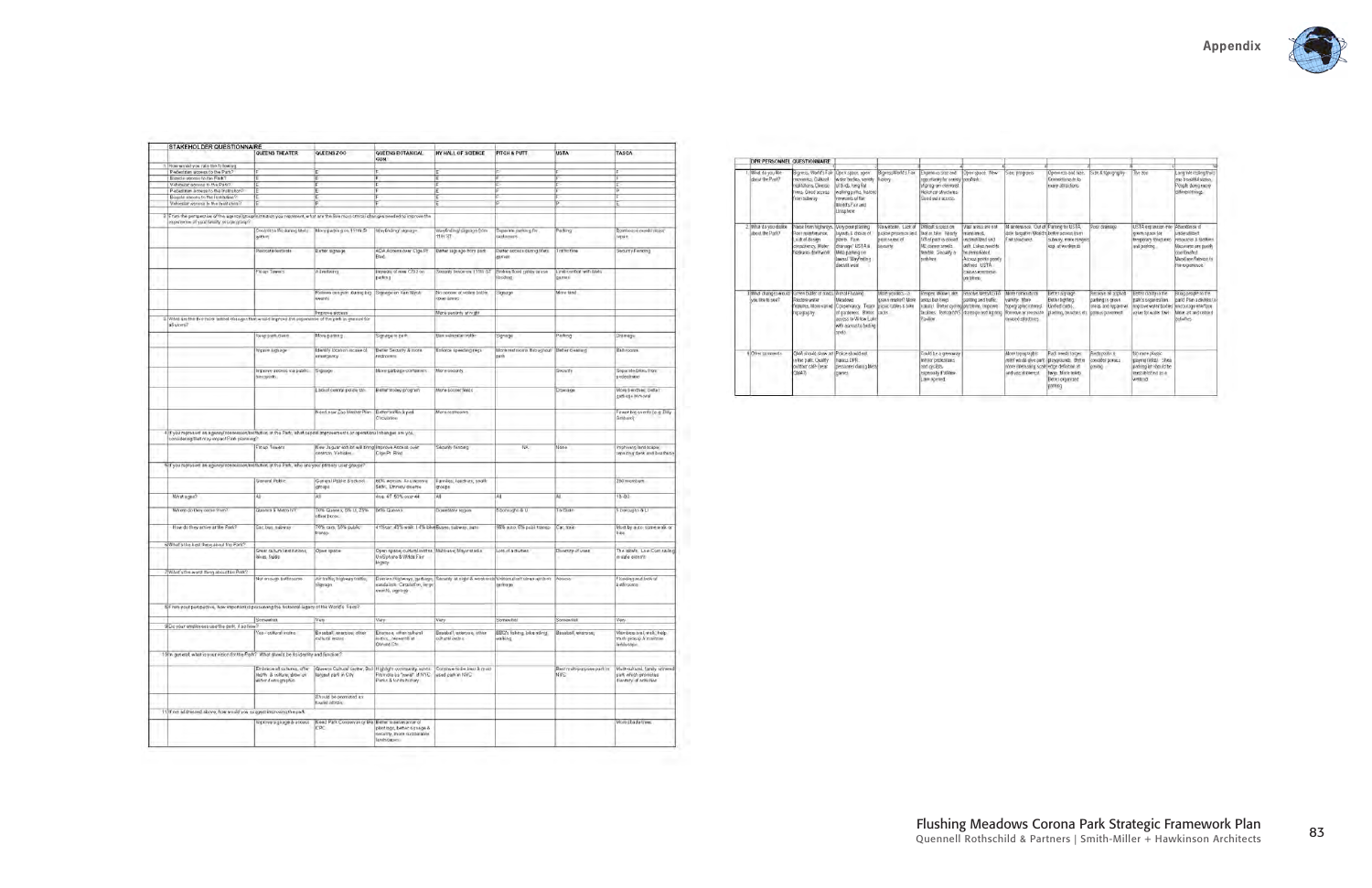|    | <b>Flushing Meadow Corona Park Framework and Restoration Plan</b>                   | 6.  |                  | How often do you use the park?                                                                     |        |                             |  |
|----|-------------------------------------------------------------------------------------|-----|------------------|----------------------------------------------------------------------------------------------------|--------|-----------------------------|--|
|    | <b>Community Questionnaire</b>                                                      |     | ❏                | 2 or more times a week                                                                             | $\Box$ | 4-8 times a year            |  |
|    |                                                                                     |     | $\Box$           | Once a week                                                                                        | $\Box$ | 1-4 times a year            |  |
|    |                                                                                     |     | $\Box$           | 2-3 times a month                                                                                  | $\Box$ | Once a year                 |  |
|    |                                                                                     |     | $\Box$           | Once a month                                                                                       | $\Box$ | Never                       |  |
|    |                                                                                     | 7.  |                  | Which part of the park do you most frequently visit, see attached map?                             |        |                             |  |
|    |                                                                                     |     | ❏                | The Core World's Fair Area                                                                         | $\Box$ | Queens Botanical Garden     |  |
|    |                                                                                     |     | $\Box$           | World's Fair Marina                                                                                | $\Box$ | Shea Stadium                |  |
|    |                                                                                     |     | $\Box$           | Hall of Science                                                                                    | $\Box$ | <b>USTA</b>                 |  |
|    |                                                                                     |     | $\Box$           | Queens Zoo                                                                                         | $\Box$ | Meadow Lake                 |  |
|    | How close do you live to the Park?                                                  |     | $\Box$           | Queens Museum of Art                                                                               | $\Box$ | Willow Lake                 |  |
|    |                                                                                     |     | $\Box$           | Queens Theater in the Park                                                                         |        |                             |  |
|    | $\Box$<br>Within $\frac{1}{2}$ mile (1-10 Blocks)                                   |     |                  |                                                                                                    |        |                             |  |
|    | $\Box$<br>$\frac{1}{2}$ to 1 mile (10-15 Blocks)                                    | 8.  |                  | How familiar are you with the other areas of the park other than the area you most                 |        |                             |  |
|    | $\Box$<br>Over 1 mile                                                               |     |                  | frequently visit?                                                                                  |        |                             |  |
| 2. | Do usually walk, drive or bike to the Park?                                         |     | ❏                | Very Familiar                                                                                      |        | List Areas: 1988 and 1988   |  |
|    |                                                                                     |     | $\Box$           | Somewhat Familiar                                                                                  |        |                             |  |
|    | $\Box$<br>Walk                                                                      |     | $\Box$           | Unfamiliar                                                                                         |        |                             |  |
|    | $\Box$<br>Drive                                                                     |     |                  |                                                                                                    |        |                             |  |
|    | $\Box$<br>Bike                                                                      | 9.  |                  | Do you use other areas of the park other than the area you most frequently visit?                  |        |                             |  |
| 3. | If you walk, how would you rate access from your neighborhood to the park and what  |     |                  |                                                                                                    |        |                             |  |
|    | entrance do you use?                                                                |     | $\Box$           | Yes                                                                                                |        | List Areas: 1988 March 2014 |  |
|    |                                                                                     |     | $\Box$           | N <sub>o</sub>                                                                                     |        |                             |  |
|    | Excellent<br>$\Box$                                                                 |     |                  |                                                                                                    |        |                             |  |
|    | $\Box$<br>Fair                                                                      | 10. |                  | What are the primary reasons for your use of the park (check all that apply)?                      |        |                             |  |
|    | $\Box$<br>Poor                                                                      |     |                  |                                                                                                    |        |                             |  |
|    | Entrance: _                                                                         |     | ❏                | Active Recreation (sports: soccer, baseball/softball, cricket etc.)                                |        |                             |  |
|    |                                                                                     |     | $\Box$           | Passive Recreation (picnic, strolling, people watching etc)                                        |        |                             |  |
| 4. | If you drive, how would you rate access from your neighborhood to the park and what |     | $\Box$           | Attend Events (US Open, Mets Games, fairs, festivals)                                              |        |                             |  |
|    | entrance do you use?                                                                |     | $\Box$           | Visit Cultural Institutions (Hall of Science, Queen Museum of Art, Botanical                       |        |                             |  |
|    |                                                                                     |     |                  | Garden, and Queens Theater in the Park etc).                                                       |        |                             |  |
|    | ❏<br>Excellent                                                                      |     | $\Box$           |                                                                                                    |        |                             |  |
|    | $\Box$<br>Fair                                                                      |     |                  |                                                                                                    |        |                             |  |
|    | $\Box$<br>Poor                                                                      |     |                  | 11. If you use the park for Active Recreation, what type of activities do you play (check all that |        |                             |  |
|    | Entrance: $\overline{\phantom{a}}$                                                  |     | apply)?          |                                                                                                    |        |                             |  |
| 5. | If you bike, how would you rate access from your neighborhood to the park and what  |     |                  |                                                                                                    |        |                             |  |
|    | entrance do you use?                                                                |     | $\Box$<br>$\Box$ | Soccer                                                                                             | $\Box$ | Golf                        |  |
|    |                                                                                     |     |                  | Baseball/Softball                                                                                  | $\Box$ | Tennis                      |  |
|    | Excellent<br>$\Box$                                                                 |     | ❏                | Cricket                                                                                            | $\Box$ | Basketball                  |  |
|    | $\Box$<br>Fair                                                                      |     | $\Box$           | Biking                                                                                             | $\Box$ | Ice Skating                 |  |
|    | $\Box$<br>Poor                                                                      |     | ◻                | <b>Boating</b>                                                                                     | $\Box$ | Playgrounds                 |  |
|    | Entrance:                                                                           |     | ❏                | Jogging                                                                                            | $\Box$ | Other                       |  |
|    |                                                                                     |     | $\Box$           | Volleyball                                                                                         |        |                             |  |

Volleyball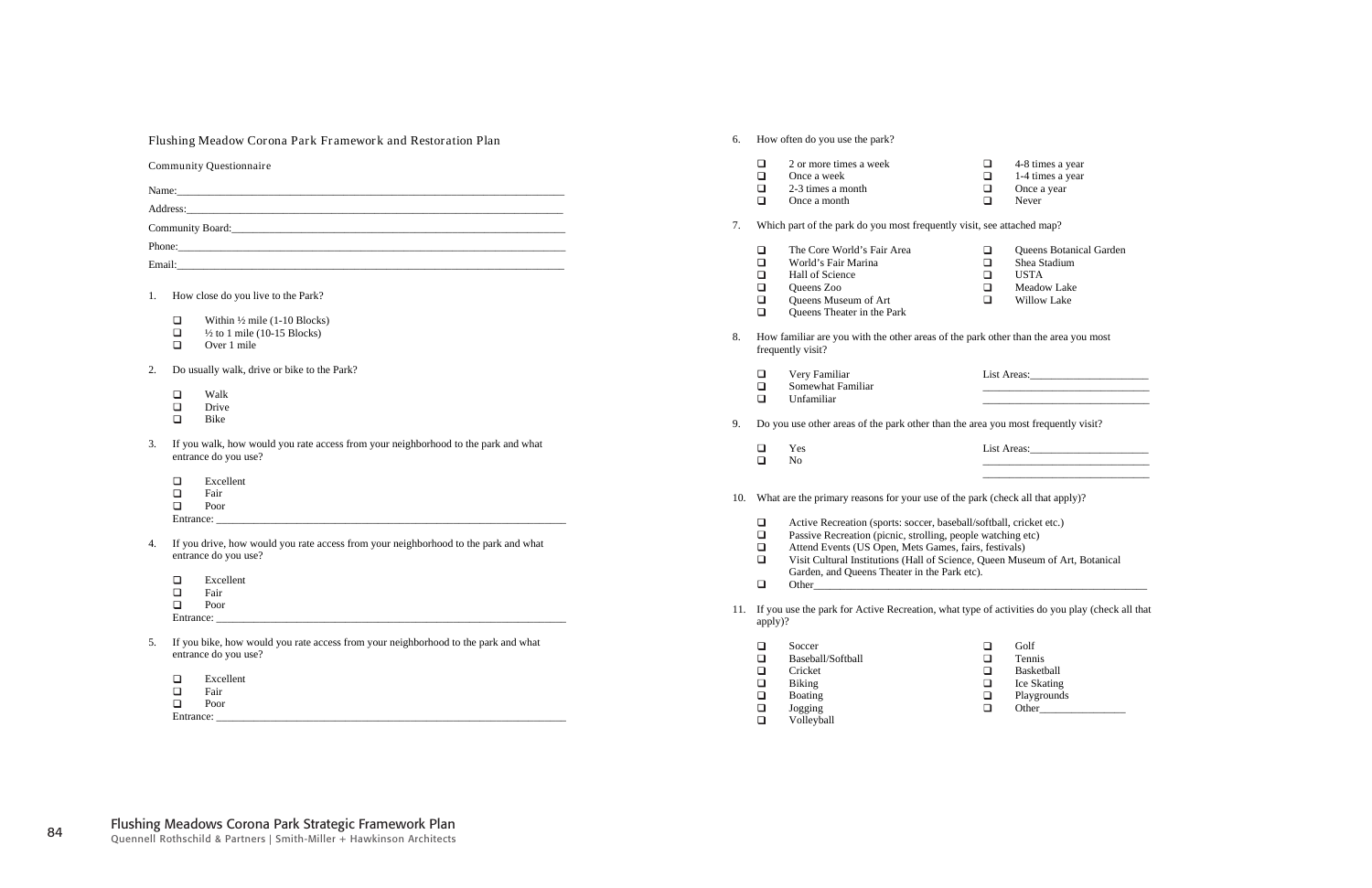

- 12. If you use the park for Passive Recreation, what type of (check all that apply)?
	- $\begin{array}{c} \square \\ \square \end{array}$  $\Box$ Picnic Bird Watching  $\Box$ 
		- Barbeque People Watching
	- $\Box$ Strolling  $\Box$ Hiking
- $\overline{a}$ Fishing Other\_
- 

- $\Box$ Queens Museum of Art
- $\Box$ USTA Tennis Center Queens Botanical Garden
- $\Box$ Queens Theater in the Park
- 14. What other types of uses/features/facilities would you like to see in the Park (check all that apply)?

| Large formal gathering space   |   | More basketball courts        |
|--------------------------------|---|-------------------------------|
| Outdoor performance facilities |   | Other types of sports (please |
| Natural / Wooded areas         |   | list)                         |
| Pastoral areas                 |   |                               |
| Botanical flower gardens       |   |                               |
| Barbeque / Picnic area         |   |                               |
| Outdoor swimming pool          |   |                               |
| More soccer fields             | ப | More Playgrounds              |
| More softball fields           | ⊔ | <b>Bike Trails</b>            |
| More tennis courts             | ப | Jogging Path                  |

13. If you visit Cultural Institutions which ones do you visit (check all that apply)?

- $\Box$ Hall of Science  $\Box$ Shea Stadium
- $\Box$ Queens Zoo  $\Box$

\_\_\_\_\_\_\_\_\_\_\_\_\_\_\_\_\_\_\_\_\_\_\_\_\_\_\_\_\_\_\_\_\_\_\_\_\_\_\_\_\_\_\_\_\_\_\_\_\_\_\_\_\_\_\_\_\_\_\_\_\_\_\_\_\_\_\_\_\_\_\_\_\_ \_\_\_\_\_\_\_\_\_\_\_\_\_\_\_\_\_\_\_\_\_\_\_\_\_\_\_\_\_\_\_\_\_\_\_\_\_\_\_\_\_\_\_\_\_\_\_\_\_\_\_\_\_\_\_\_\_\_\_\_\_\_\_\_\_\_\_\_\_\_\_\_\_  $\_$  , and the set of the set of the set of the set of the set of the set of the set of the set of the set of the set of the set of the set of the set of the set of the set of the set of the set of the set of the set of th  $\_$  , and the set of the set of the set of the set of the set of the set of the set of the set of the set of the set of the set of the set of the set of the set of the set of the set of the set of the set of the set of th

Other uses/features/facilities not listed above:

15. Comments: Please provide any additional comments and/or suggestions you have regarding Flushing Meadow Corona Park (for example, the best and/or worst things about the park).

\_\_\_\_\_\_\_\_\_\_\_\_\_\_\_\_\_\_\_\_\_\_\_\_\_\_\_\_\_\_\_\_\_\_\_\_\_\_\_\_\_\_\_\_\_\_\_\_\_\_\_\_\_\_\_\_\_\_\_\_\_\_\_\_\_\_\_\_\_\_\_\_\_ \_\_\_\_\_\_\_\_\_\_\_\_\_\_\_\_\_\_\_\_\_\_\_\_\_\_\_\_\_\_\_\_\_\_\_\_\_\_\_\_\_\_\_\_\_\_\_\_\_\_\_\_\_\_\_\_\_\_\_\_\_\_\_\_\_\_\_\_\_\_\_\_\_ \_\_\_\_\_\_\_\_\_\_\_\_\_\_\_\_\_\_\_\_\_\_\_\_\_\_\_\_\_\_\_\_\_\_\_\_\_\_\_\_\_\_\_\_\_\_\_\_\_\_\_\_\_\_\_\_\_\_\_\_\_\_\_\_\_\_\_\_\_\_\_\_\_  $\_$  , and the set of the set of the set of the set of the set of the set of the set of the set of the set of the set of the set of the set of the set of the set of the set of the set of the set of the set of the set of th  $\_$  , and the set of the set of the set of the set of the set of the set of the set of the set of the set of the set of the set of the set of the set of the set of the set of the set of the set of the set of the set of th  $\_$  , and the set of the set of the set of the set of the set of the set of the set of the set of the set of the set of the set of the set of the set of the set of the set of the set of the set of the set of the set of th \_\_\_\_\_\_\_\_\_\_\_\_\_\_\_\_\_\_\_\_\_\_\_\_\_\_\_\_\_\_\_\_\_\_\_\_\_\_\_\_\_\_\_\_\_\_\_\_\_\_\_\_\_\_\_\_\_\_\_\_\_\_\_\_\_\_\_\_\_\_\_\_\_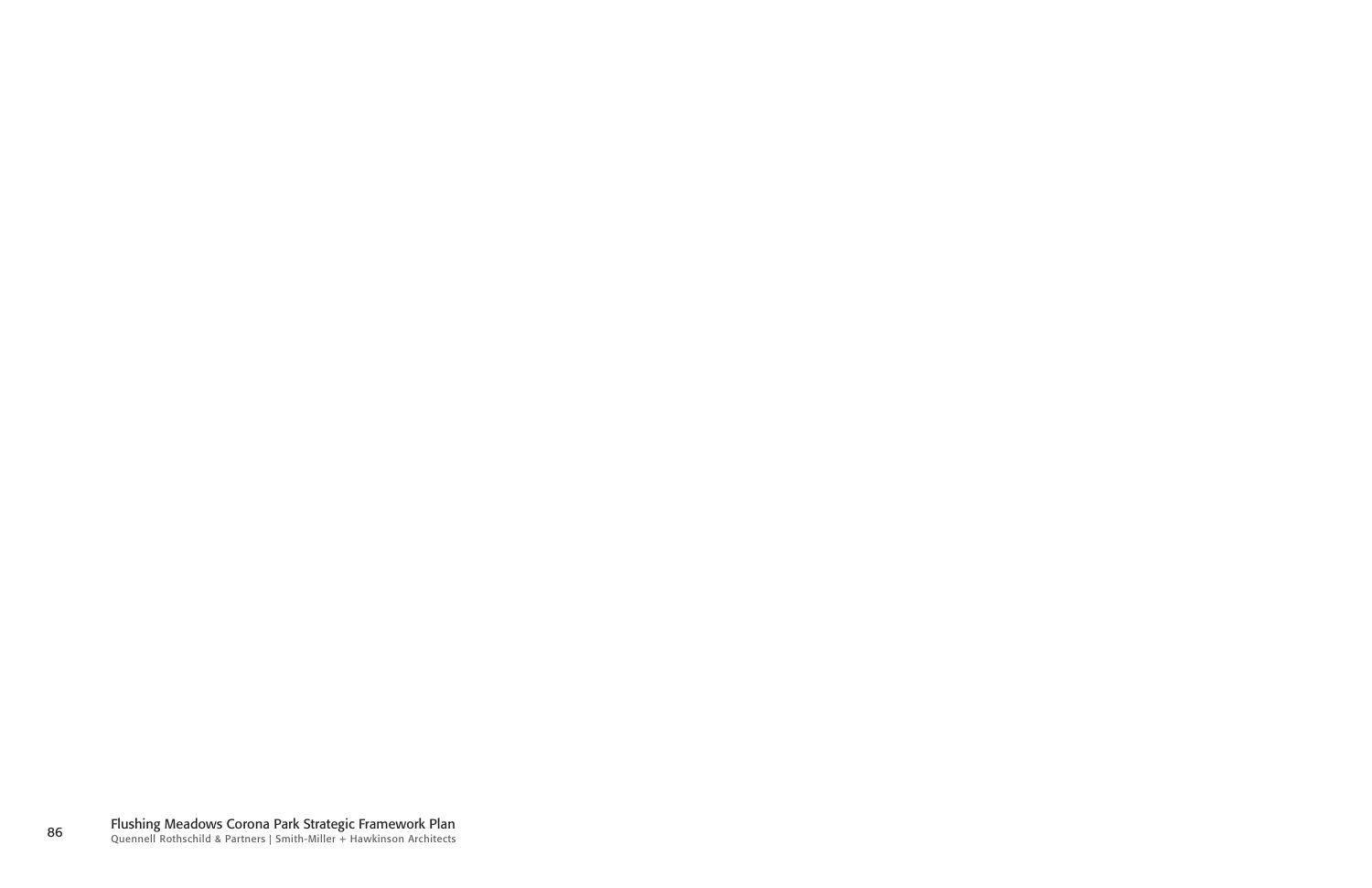

<sup>87</sup> Flushing Meadows Corona Park Strategic Framework Plan Quennell Rothschild & Partners | Smith-Miller + Hawkinson Architects

# **NYDPR DATA**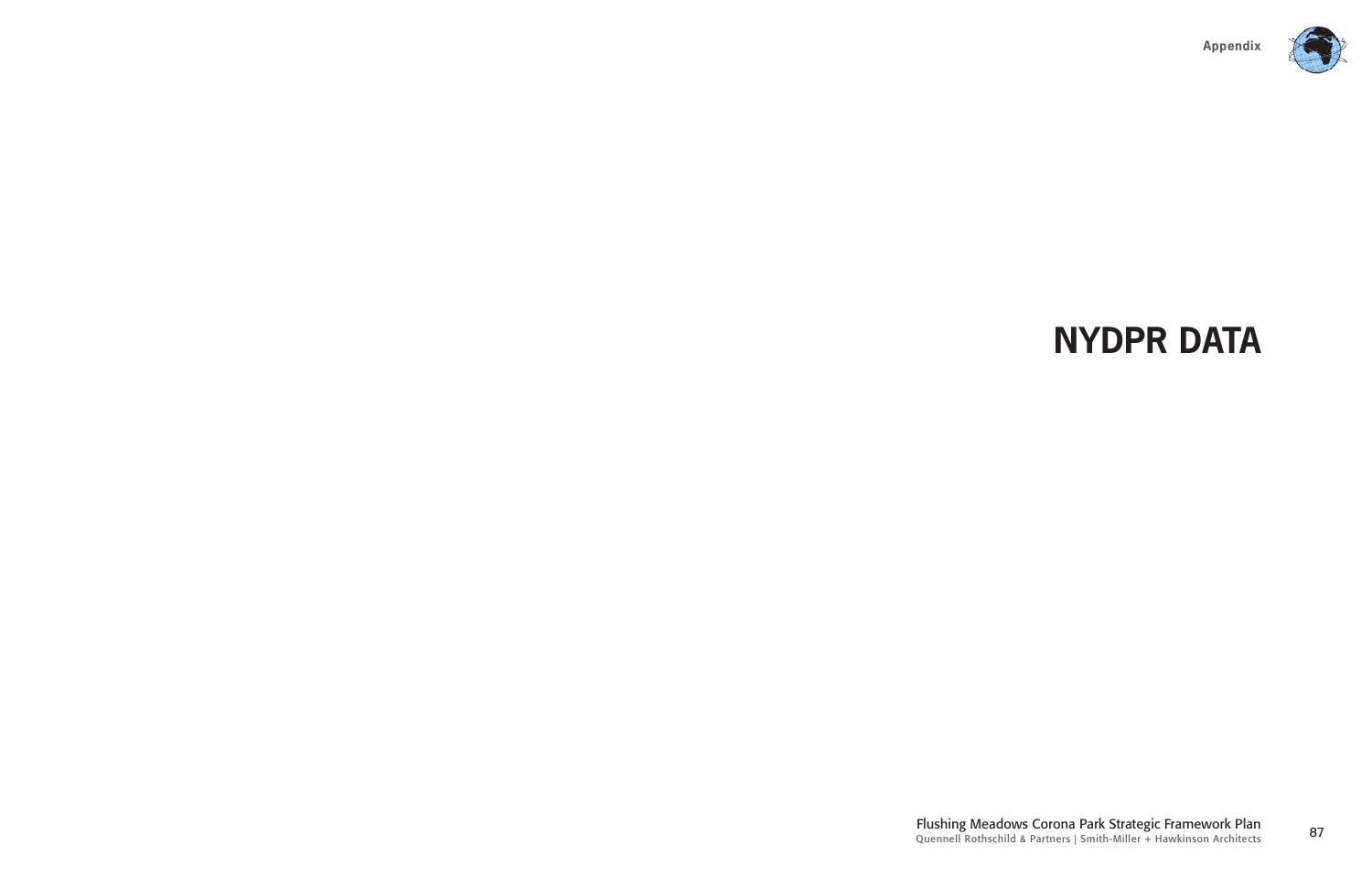There are five community boards, CB 3, CB 4, CB 6, CB 7, and CB 8, which are adjacent to Flushing Meadows Corona Park. CB3 is comprised of the following neighborhoods: East Elmhurst, North Corona, and Jackson Heights. CB4 is comprised of Elmhurst and Corona. CB6 is made up of Rego Park and Forest Hills. CB7 consists of Flushing, Whitestone, College Point, and Clearview. CB8 includes the neighborhoods of Kew Gardens Hills, Briarwood, Pomonok, Utopia, Hillcrest, Fresh Meadows, Jamaica Hills, Jamaica Estates, and Holliswood. The residents in the community boards surrounding the park are made-up of the following demographics.



Credit: NYC Department of City Planning

#### **Neighborhoods**

#### **Population**

The overall City's population is just over 8 million while the Queens' population is over 2 million.



NYC Population by Borough

Of the five community boards that are adjacent to the park, CB7 has the largest population with over 240,000 residents; CB6 has the smallest population with just over 115,000 residents. CB7 comprises 13% of the Queens' population while CB6 comprises 5% of the population.



Queens Population by Community Board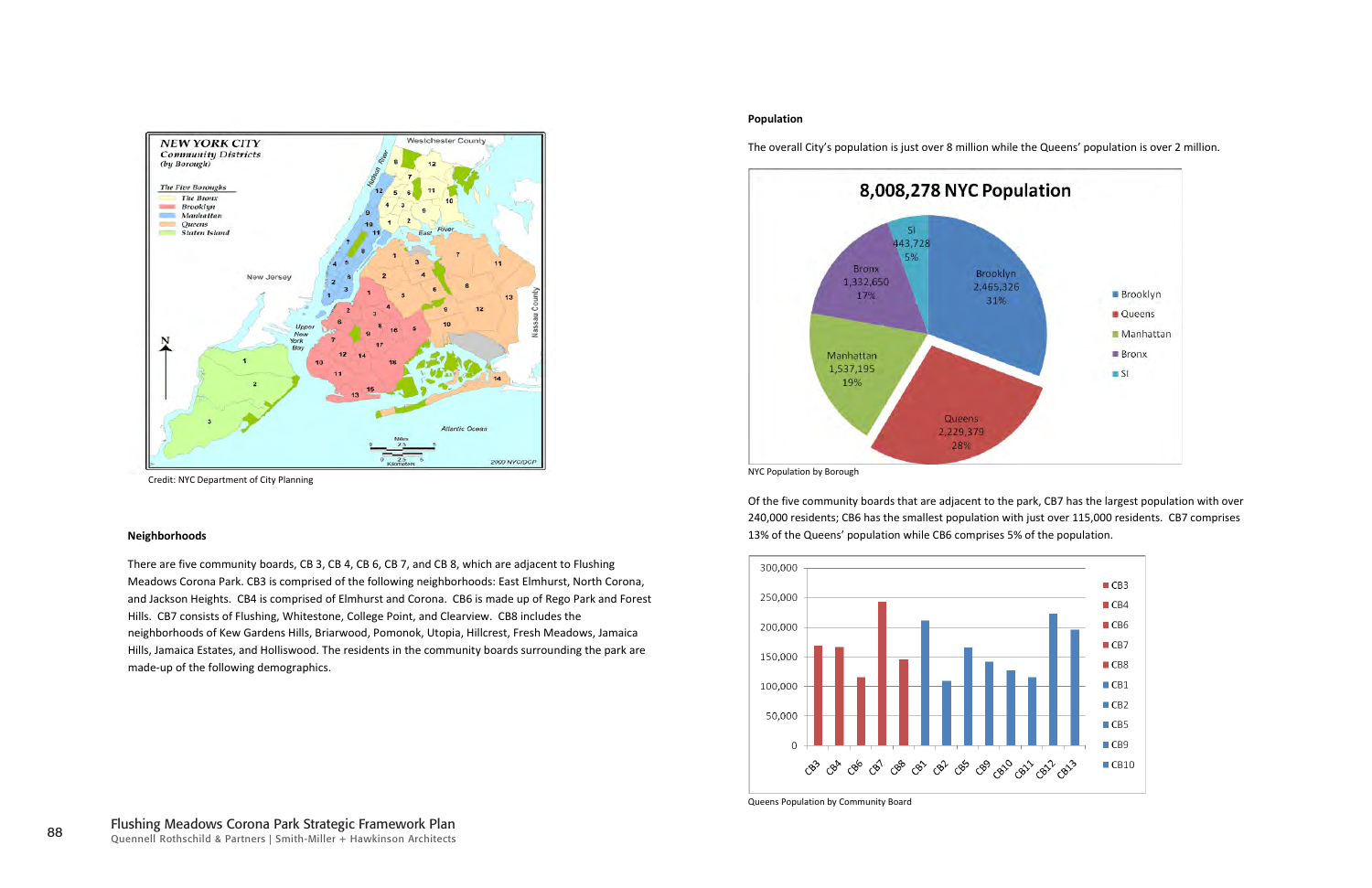

#### **Age**

The majority of people in CB3 (57.5%) and CB4 (49.7%) identified themselves as being from Hispanic Origin. In CB6, CB7, and CB8 the majority of people identified as being white non-Hispanic. The second most popular identification in all the community boards, except for CB3, was Asian or Pacific Islander non-Hispanic. In CB3, the second most popular identification was White non-Hispanic and the third was Asian or Pacific Islander non-Hispanic. However, the most interesting data is that even though it was the second most popular, there was actually a 30% decrease in population of White non-Hispanic and a 53% increase in Asian or Pacific Islander non-Hispanic. The same is true in all the Community boards, while the White non-Hispanic population in all the community boards decreased, Asian or Pacific Islander non-Hispanic has either the highest or one of the highest percentage increases of all the races identified in all the five Community boards. White non-Hispanic makes up 35% of the City's population, Hispanic origin 27%, Black/African American non-Hispanic 24%, and Asian-Pacific Islander non-Hispanic 9%. The majority of the overall city's population identifies as White non-Hispanic; this population has decreased by about 11% since 1990. The second most popular identity was Hispanic origin. This group

increased by about 21%. However, the highest percentage increase in population from 1990-2000 census has been the Asian-Pacific Islander non-Hispanic population with an increase of over 59% (the only other population with a higher increase was "some other race non-Hispanic" which had a 177% increase; however, the actual population is only .7% of the entire NYC population). The same is true in Queens. White non-Hispanic makes up the majority of the population but has decreased by 21%. Black African American non-Hispanic also makes up the third most of the population but has only increased by 8%. Whereas, Hispanic origin and Asian-Pacific Islander non-Hispanic have had the highest increase with 46% and 69% increase respectively (again with the exception of "some other race non-Hispanic" which had a 323% increase however, the actual population is only 1.3% of the entire Queens population).



Percent of Change in Selected Population from 1990-2000

In terms of age, there is the same trend with all of NYC, Queens, and the individual five community boards. The highest percentage is those 25-44, which is either at or around 33% of the population for NYC, Queens, and the five individual community boards. The second highest is 45-64, which is either at or around 21%. The third highest is 65 and older, which is either at or around 11%. The same trend continues throughout all the age groups. For example, those under 5 generally make up around 7% of the population and 5-9 also make up around 6% of the population. CB6 and CB7 stray a bit with 4% and 5% of the population under 5 and ages 5-9 respectively. At the same time, CB6 and CB7 again stray with 18% and 15% of the population 65 years and over respectively. This shows that the makeup of CB6 and CB7 is composed of an older population than the other community boards surrounding the park.

#### **Change** in Population from 1990-2000

Every Community board has had an increase in population since the 1990 census; however, some more than others. CB3 has grown the most with a 31% increase in the population since the 1990 Census. CB4 has the second highest percentage increase since the 1990 census, with 21% increase in population. CB 7 and CB8 have the same amount of increase in population with around 10% while CB 6 has the lowest increase, 8%. The overall city population has increased but the rate of increase has only been 9%. The Queens' population has increased by 14%.



Percent of Change in Population from 1990-2000 for NYC, Queens, and 5 Surrounding Community Boards

#### **Heritage**<sup>1</sup>

 $1$  Since the 2000 Census was the first time respondents were permitted to "check one or more" race categories, the 1990-2000 change may overstate a loss or understate an increase in a race category.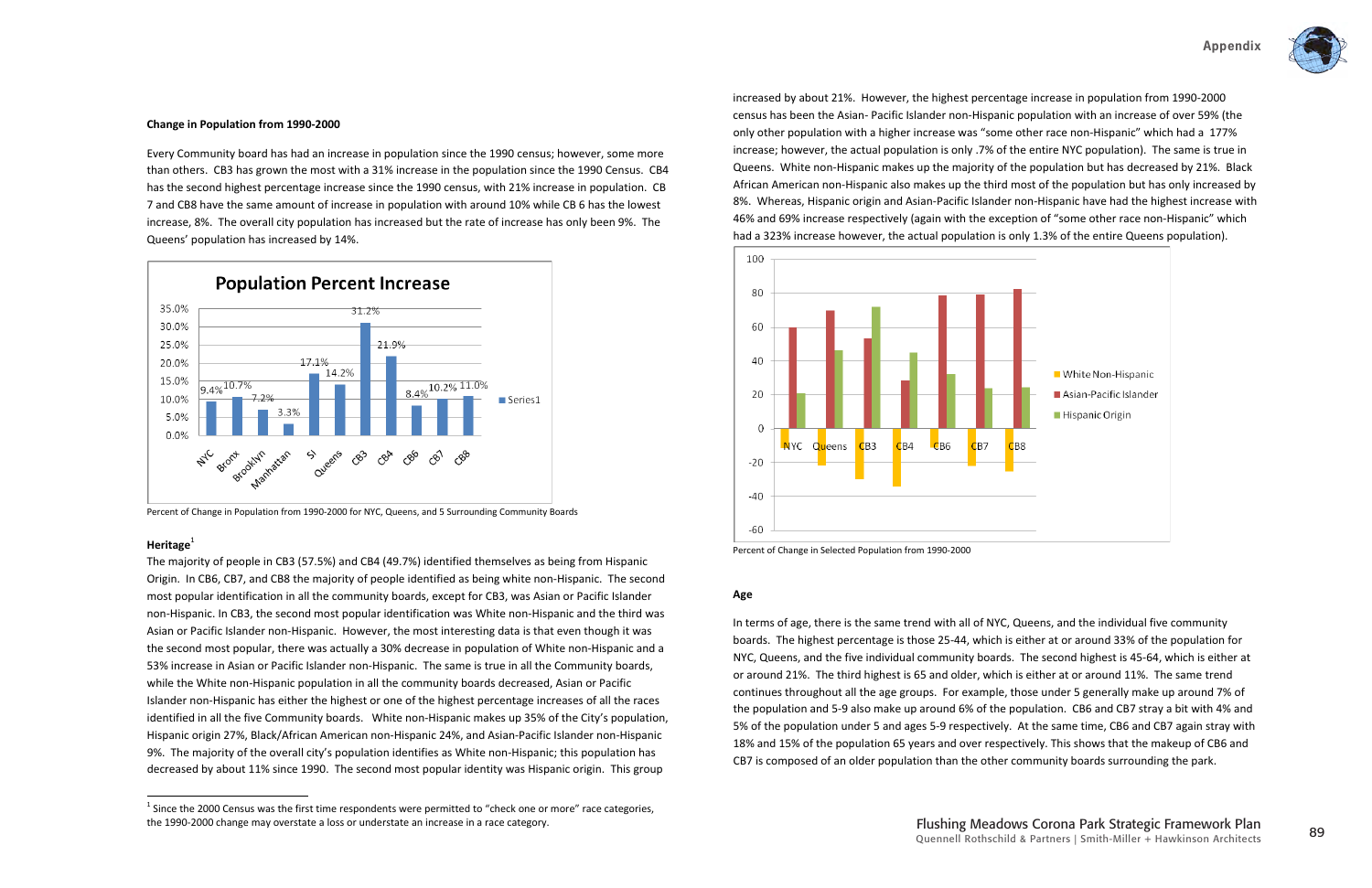

Percentage Make-up of Population by Age

#### **Income Support**

CB4 has the highest percentage (34%) of its population on a form of income support; whereas, CB 6 has the lowest percentage (16%).

#### Bibliography

NYC Department of City Planning. *District Profiles*. December 2007 <http://www.nyc.gov/html/dcp/html/lucds/cdstart.shtml>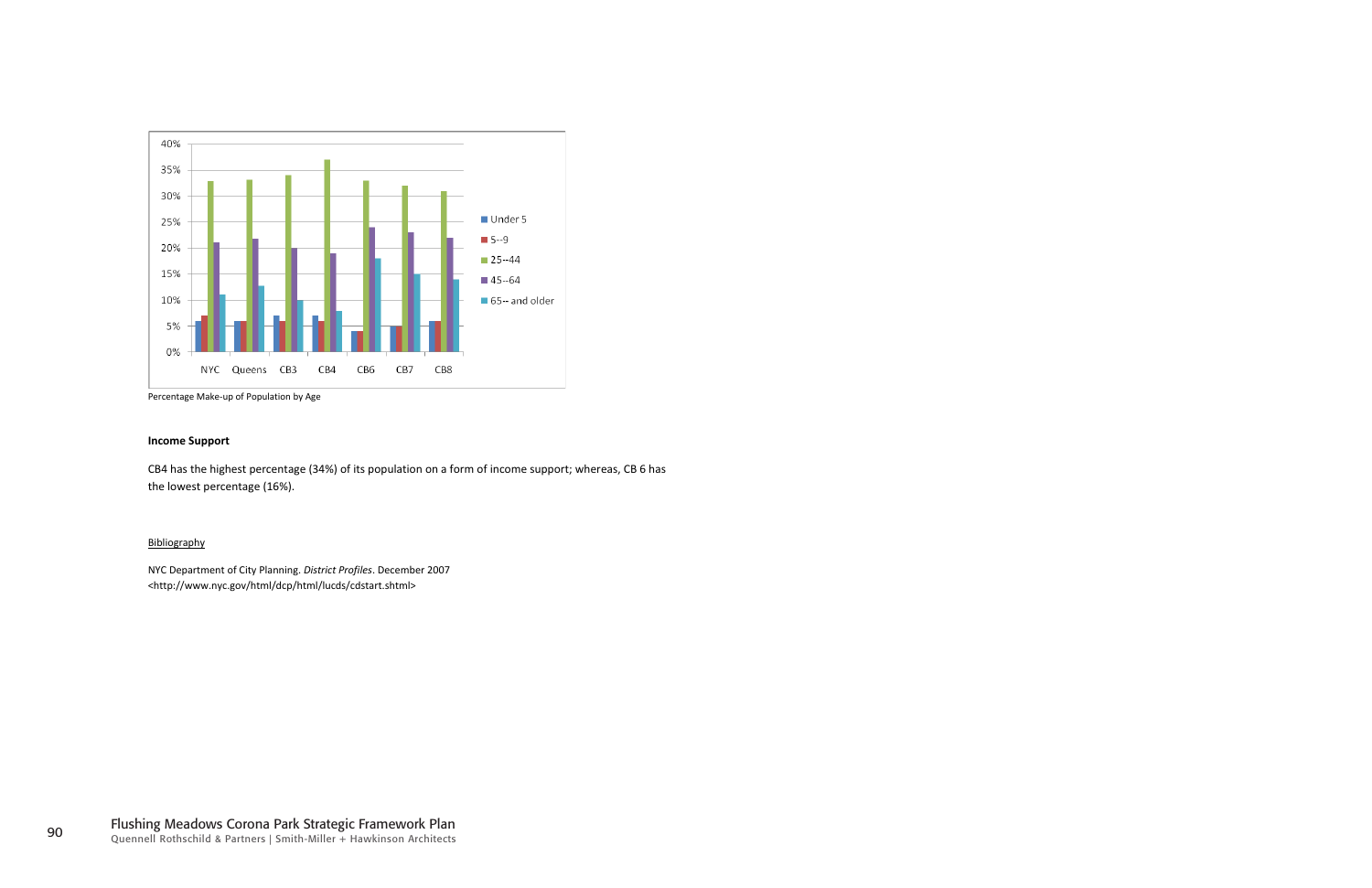

<sup>91</sup> Flushing Meadows Corona Park Strategic Framework Plan Quennell Rothschild & Partners | Smith-Miller + Hawkinson Architects

### **GIS RESTORATION FRAMEWORK PLAN & SUMMARY**

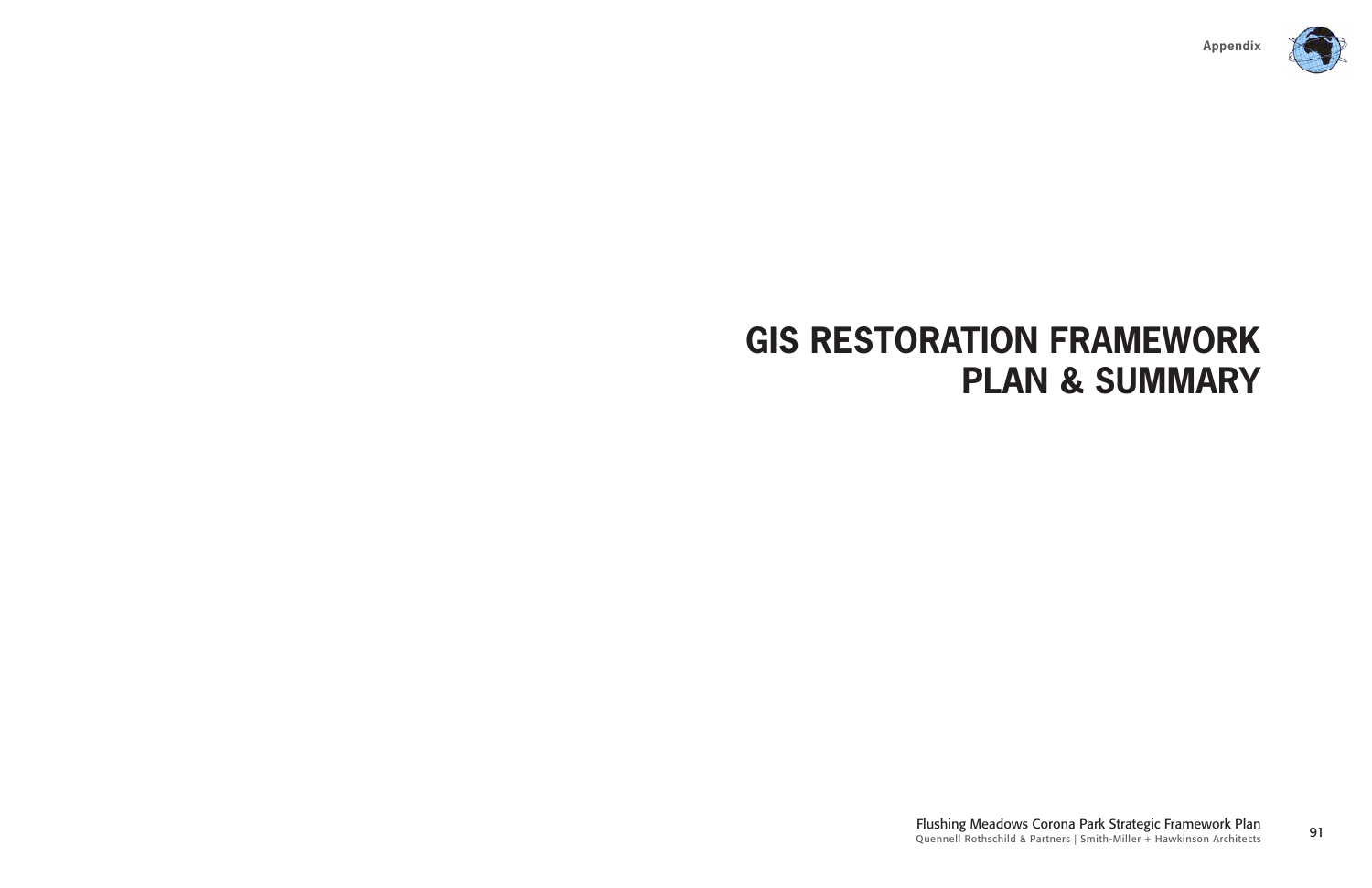### **GIS usage in the FMCP Framework Plan**

The GIS information called the ESRI Personal Geodatabase Flushing Meadows Corona Park Restoration Framework Plan, taken from the 2004 FMCP Restoration Framework Plan funded by the J.M. Kaplan Fund and NYC DPR, was a valuable starting point for our investigations.

Flushing Meadows Corona Park has undergone much change since its creation for the 1939 World's Fair. Using the GIS methodology of "layering" information, we overlaid different features from different time periods in a single "neutral" base map. This GIS derived base map was used three ways:

- This map formed the basis for our many conceptual plans included within the report.
- We were able to draw complex relationships among disparate physical features of the Park's landscape and to assess potential design strategies in the context of the entire region around the Park.
- Because the GIS database functioned as a single clearinghouse for all of our information about the Park, it was very easy to see what data was missing or incomplete. This allowed us to make specific recommendations about what studies and surveys will be required to complete each aspect of the strategic framework plan.

The following illustrates the organization of the ESRI Personal Geodatabase: Flushing Meadows Corona Park Restoration Framework Plan.